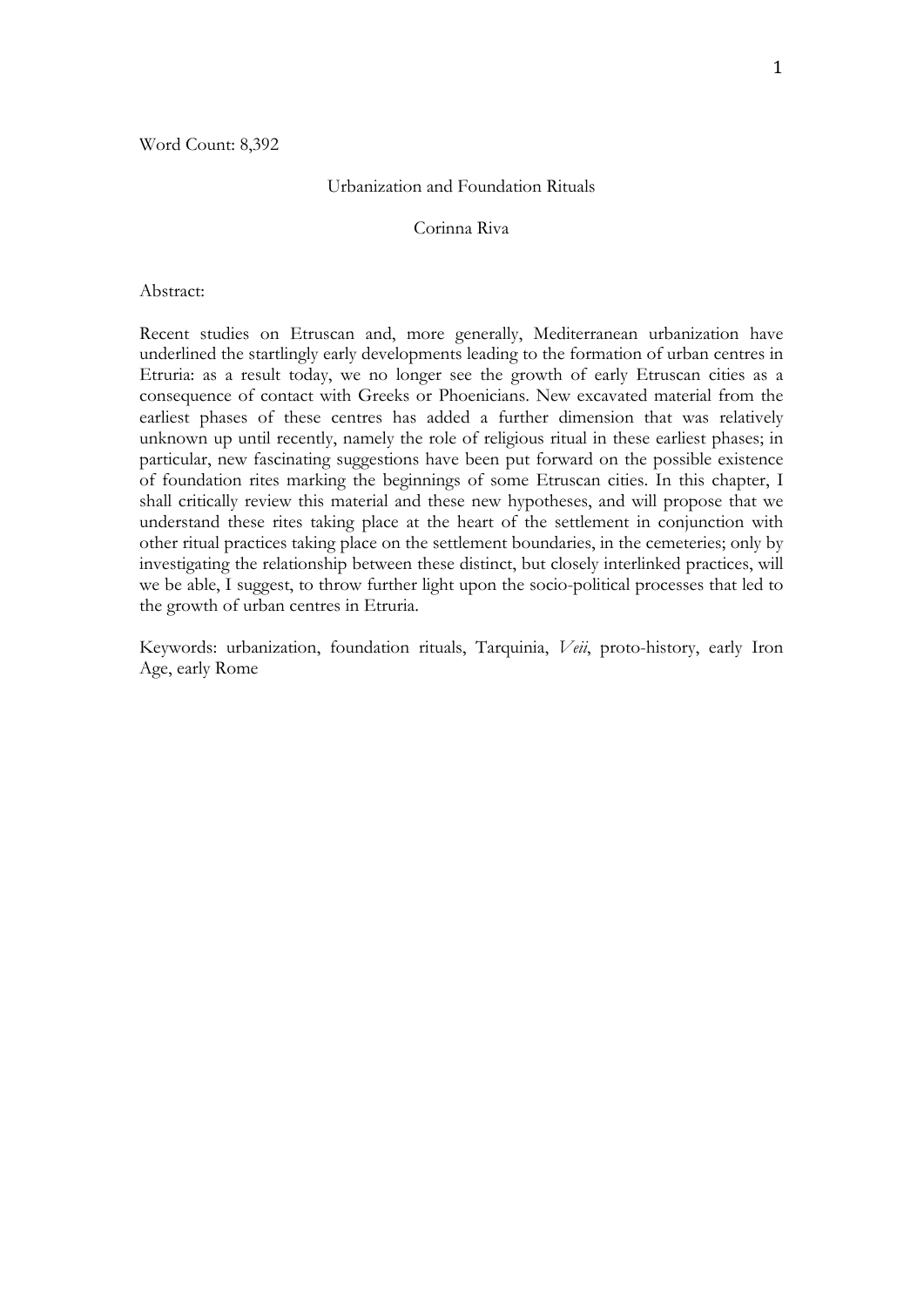The origins of urbanism in Etruria and central Tyrrhenian Italy have been the concern of both Etruscology and the Roman School of Italian proto-history (henceforth abbreviated to proto-history)<sup>i</sup> since at least the 1960s, and largely, though not exclusively, centred on the origins of Rome and its chronology since Gjerstad established a sequence for the tomb groups of the Forum and Esquiline (Gjerstad 1956; Bettelli 1997, 19-35). Yet, over the proceeding twenty years their views on urbanization and interpretation of the archaeological evidence significantly diverged. This divergence began to soften in the 1990s when new evidence prompted a cross-disciplinary dialogue which led to a broad consensus on the urban formation in Tyrrhenian Italy in the early first millennium BC. These developments have gone hand in hand with studies, limited to English-speaking scholars, that have radically altered our understanding of Greek and Phoenician colonization following the post–colonial turn and network thinking. Thanks to these momentous changes we can now reconstruct the early phases of Etruscan urbanism in great detail. More recently, thanks to new excavation results, archaeologists have focussed their attention on rituals occurring in these early phases that are interpreted as foundation rites. Today, we are able therefore to draw a detailed picture of Etruscan urbanization and its accompanying rituals; this is, in fact, the aim of this chapter, in wich I will critically examine these rituals. I shall first consider the scholarly history and the milestones in thinking that have occurred over the last thirty years before moving on to discuss urbanization as we know it today.

# **From the Classicistic prejudice to the Etruscan non-***polisii*

The belief that Central Tyrrhenian Italy underwent urbanization in the early 1st millennium BC is not new. In a fundamental study of the chronology of Rome's burial groups, Müller-karpe (1959; 1962) proposed that Rome was already a city in the 8th century BC, grown from a nucleus in the Palatine and Forum area. Following Gjerstad's much criticised Roman chronology, the seeds for an enduring debate on urbanization were sown. In 1960, Pallottino largely concurred with Müller-Karpe's proposal, but was doubtful that one could ascertain whether the urban settlement had formed out of a coalescing of autonomous villages or by the expansion of a core area: in fact, he considered opposing one process against the other to be unhelpful given the complex topographical and spatial transformations leading to urbanism that peaked with architectural monumentalization and urban planning in the 6th century BC(1960, 24-26; cf. Carandini 2006, 456-457).

Some years later, these concerns were extended to Etruria, particularly the urban plateaux of Southern Tyrrhenian Etruria, which, from the 1960s, had increasingly become the subject of archaeological surveys and excavations producing new evidence on the topography and archaeology of some of Etruria's largest cities. Foreign teams were responsible for the earliest field projects that amplified an interest in the origins of Etruscan urbanism: these were the South Etruria survey coordinated by John Ward-Perkins and the British School at Rome (Potter 1979), in conjunction with the Italo-British excavation of the Quattro Fontanili cemetery at *Veii*, promptly published in *Notizie degli Scavi* (e.g. Fabbricotti 1976), and the excavations and field surveys of Acquarossa and San Giovenale by the Swedish School (Roos and Wikander 1986). The debate on urbanization enjoyed a renewed phase in the late 1970s as Etruscologists, proto-historians and ancient historians gathered at a seminar to discuss urbanism in Latium (Ampolo *et al.* 1980): this gathering also revealed deep disagreement among scholars, mostly between proto-historians on one side, and Etruscologists and historians on the other (cf. Guidi 1982; Ampolo 1983). The disagreement centred primarily upon the dynamics and, secondarily, on the dating of urbanization (Colonna 1983, 433; Peroni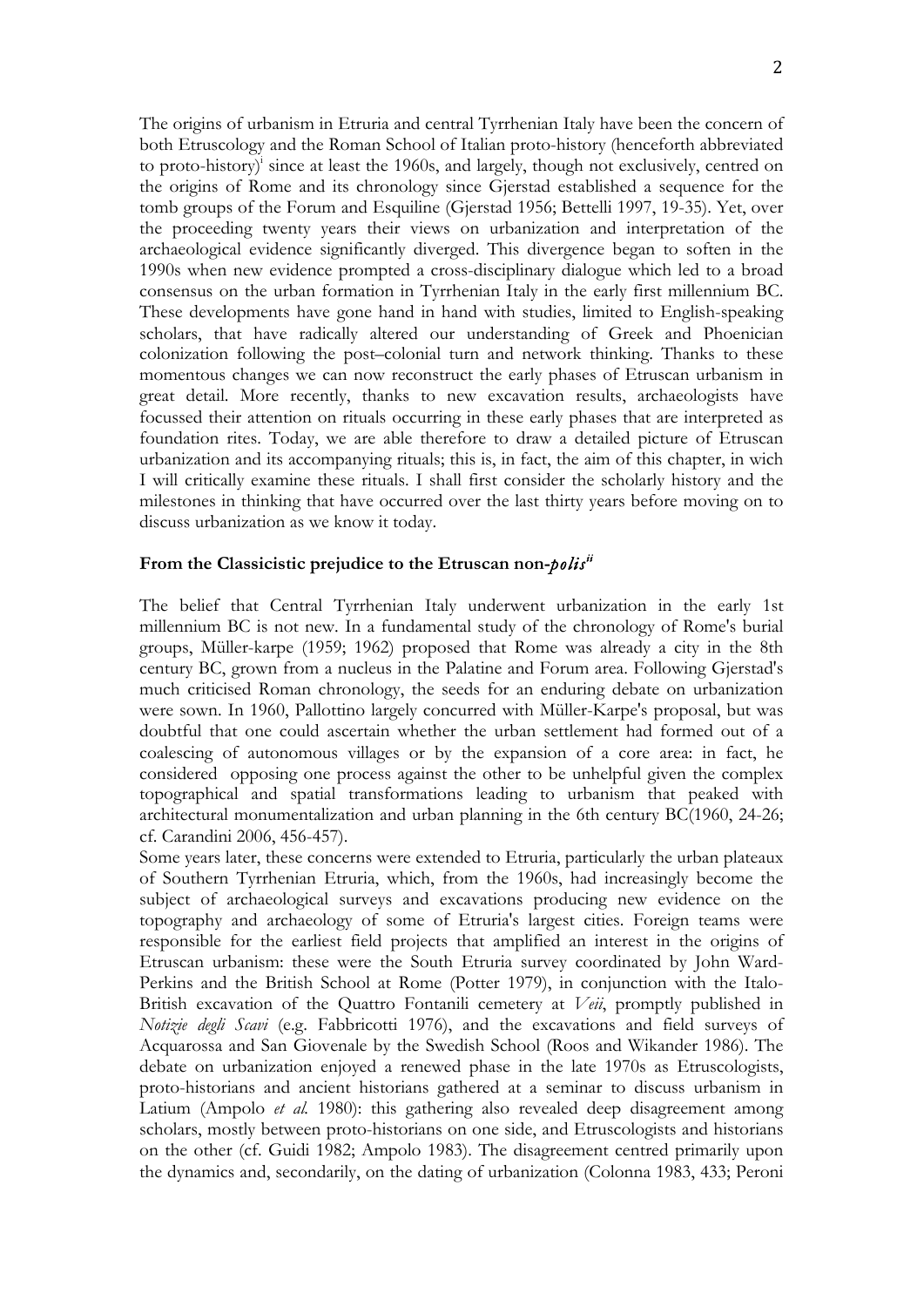1983): without wishing to minimize the complexity of the debate, nor ignore scholars who embraced multiple viewpoints (Colonna 1983; cf. Carandini 1997, 458) and others who deplored inflexible positions (Cristofani 1986, 9), one may concur that the protohistorians argued for a long process of change beginning in the Recent and Final Bronze Age, leading to proto-urbanization in the Bronze/Iron Age transition (*circa* 1000 BC in the traditional chronology), and to settlement nucleation and synoecism, as it was first called (Peroni 1969, 157), and urbanization in the early Iron Age (Gnesotto 2006). For proto-historians, the final phase of the Bronze Age was crucial; this is a period of fracture when many smaller settlements of Tyrrhenian Etruria were abandoned, and concurrently new, much larger settlements, the future cities, were occupied; protohistorians called this new phase proto-urbanization, a term first applied to early Iron Age Italy by Renato Peroni (1969, 138, 157-158).

Etruscologists did not see this proto-urban phase as being key to later transformations, and considered these early Iron Age settlements on the future urban plateaux of Southern Etruria as loose groups of habitation nuclei that were topographically and politically autonomous (Ward-Perkins 1959, 78-79; 1961, 22; Ampolo 1988; Cristofani 1986; Rendeli 1993, 223-226, 286-289). To the Etruscologist, only the unitary nucleated settlement of the 7th century with spatially or architecturally demarcated public areas could be truly considered as urban (Rendeli 1990; 1991; Steingraber 2001). To some of its detractors (Carandini 1997, 458, 463), this seemed to be a primitivistic outlook, according to which proto-urban settlements were closer to villages than to cities. These contrasting views are ascribed to the different scholarly traditions of each school and respective research fields, namely European prehistory and Classical archaeology; one should also consider the impact of Anglo-American evolutionary approaches to state formation and mathematical spatial modelling on Italian proto-history that, during the 1980s, brought some scholars to study the relationship between proto-urbanization and incipient state formation and the relationship between the future cities and their hinterland (di Gennaro 1982; Guidi 1985; cf. Riva in press). Etruscologists, too, were concerned with this relationship, but in respect to the structuration of space through monumental and/or public architecture that became manifest between the end of the 7th and the early 6th century BC when, according to Etruscologists, the city-state, with its own politically controlled and economically managed territory, was formed (Rendeli 1990; 1991; 1993, 348). If there was ever a model of urbanization for Etruscology this was one based upon the Greek *polis* derived from ancient written sources (Ampolo 1988, 155), and archaeological studies on Greek urbanism (Snodgrass 1986), which, between the late 1980s and early 1990s, offered young Etruscologists a conceptual framework, peer polity interaction, for understanding urbanism (Rendeli 1991, 17); hence, the accusations of a Classicistic prejudice brought against Etruscology (Carandini 1997, 455- 456, 486-487).

While this debate centred superficially on the modes and chronology of urbanization, at much greater stake was the underlying issue of the role of outside influences on social and political change: proto-historians saw the Bronze-Iron Age transition as a phase of radical fracture with the preceeding social and political structures, that was caused by internal social, economic and political transformations (Gnesotto 2006); Etruscologists, by contrast, considered the impact of Greek settlements in the Central Mediterranean as pivotal and a causal factor for the birth of Etruscan urbanism (Ampolo 1983, 429; cf. Rendeli 1991, 40). Such contrasting views began to soften during the 1990s: thanks to newly-recovered material from urban sites, including Rome, and the proto-historians' involvement in fieldwork on the large urban plateaux of Tyrrhenian Etruria (e.g. Pacciarelli 1991a; Iaia & Mandolesi 1993; Mandolesi 1999) that had begun in the 1970s, the 1990s were marked by a growing cross-disciplinary dialogue that ultimately induced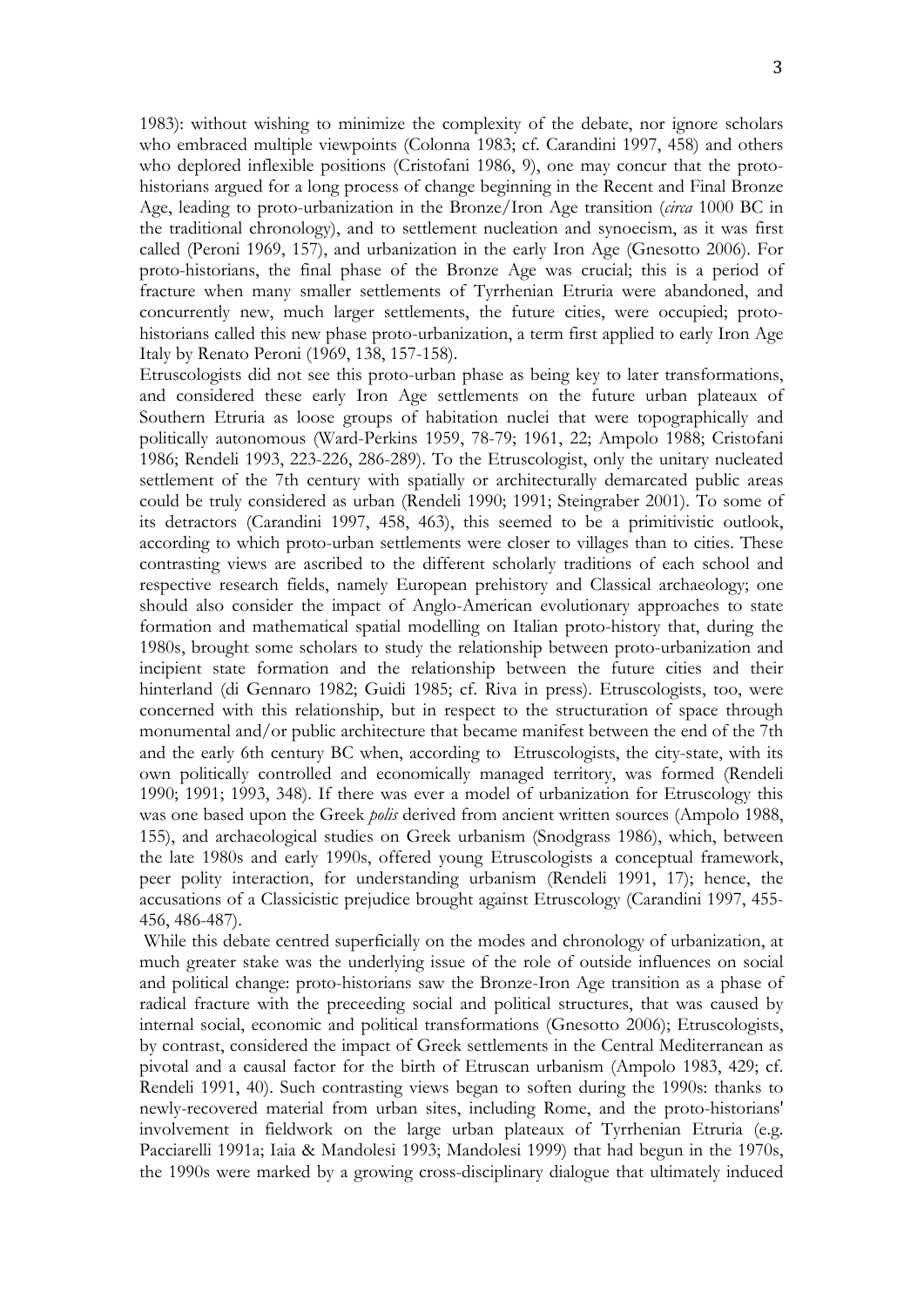these contrasting views to converge. Partly responsible for this dialogue was the interaction between proto-historians who had studied early Roman material since the 1960s (Bettelli 1997, 20-23) and archaeologists of early Rome, particularly Andrea Carandini, who, in the 1990s, wrote a new narrative, not without severe criticism (cf. Torelli 2011, 24-30), on Rome's urbanization (Carandini 1997; 2006). An early indication of these developments is the publication of the exhibition catalogue *La Grande Roma dei Tarquini* (Cristofani 1990), where Etruscologists, archaeologists of early Rome and protohistorians were brought together to examine the relationship between Archaic Rome, Latium and Etruria. Ten years later, another exhibition catalogue (Carandini and Cappelli 2000) testifies to the remarkable amount of new archaeological evidence recovered, and the consensus reached on the early processes leading to Etruscan and Roman urbanization (d'Agostino 1995; 2005, 21). This consensus led to two important consequences: firstly, scholars acknowledged the unique and culturally-specific dynamics underlying Etruscan urbanism, which were distinct from those of Greek urbanism; secondly, scholars recognised the diversity of these dynamics across Etruria (d'Agostino 1998). I shall now turn to these very dynamics and briefly discuss the origins of the Etruscan non-*polis* before moving on to consider the rituals associated with them.

## **Urban networks and diversity**

As intimated above, the debate and final consensus mainly concerned the large urban plateaux of Southern Tyrrhenian Etruria, namely *Veii*, *Caere*, Tarquinia and Vulci; this is understandable given the concentration of research and fieldwork on these sites. It is only recently that sites located in the interior and further north, which underwent similar yet distinct transformations, have received attention; scholars have now consequently recognized the diversity of Etruscan urbanization (Figure 1).

This diversity is firstly seen in the proto-urban phase. In Southern Tyrrhenian Etruria, we see a contemporaneous extensive abandonment of Final Bronze Age sites and occupation of large plateaux; of the seventy known Final Bronze Age sites, less than ten produced early Iron Age finds (Pacciarelli 1991b, 166–7; 2001, 104–9; Riva 2010, 18-19). We have evidence of sporadic or more substantial Final Bronze Age occupation on some of these plateaux (Riva 2010, 13-18), but generally, save for Tarquinia and perhaps Vulci (Pacciarelli 2001, 162-164; Moretti Sgubini 2006), extensive occupation on these plateaux is new. In northern Etruria, we also see a proto-urban phase in the substantial occupation of areas that would be urbanised as well as cases of sites with Final Bronze Age activity such as Vetulonia (Pacciarelli 2001, 164); recent research, however, notably at Chiusi and Populonia, has demonstrated the diversity of this occupation, undoubtedly partly due to the different geomorphology of these sites. At Chiusi, Final Bronze age occupation extended over four hundred hectares and continued into the early Iron Age over five plateaux with the concurrent abandonment of others: here we have a rather fragmented occupation on smaller plateaux (Cappuccini 2008). Populonia's beginnings were not dissimilar from the proto-urban South Etruscan sites (Cambi and Acconcia 2011), but there the topography of the site is distinctive: the town was located on a coastal promontory overlooking the Gulf of Baratti and facing the island of Elba. Final Bronze Age sites with brief Iron-Age occupation are found along the gulf, while the earliest nucleus at the beginning of the Iron Age was located between three hilltops, Poggio del Telegrafo, Poggio al Castello and Poggio della Guardiola (Cambi and Acconcia 2011, 6).

The dynamics of the urban phase are similarly diverse. Southern Tyrrhenian sites occupied the vast, naturally defended tufa tablelands that were surrounded by smaller hillocks where the cemeteries developed in the early Iron Age and continued to be used in later centuries. In cases like Tarquinia (Figure 2), while the main settlement developed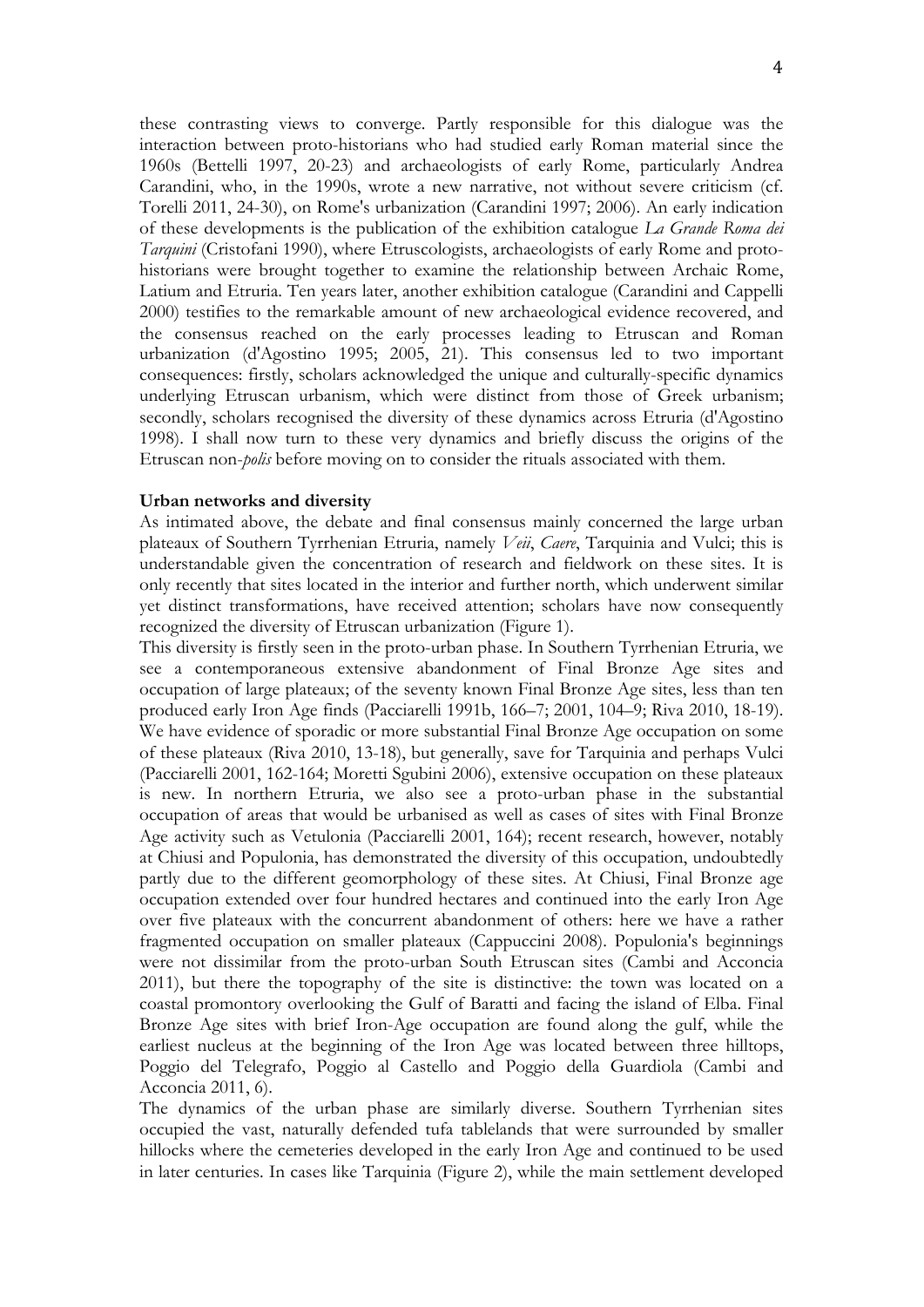on the plateau of Pian di Civita and Pian della Regina, separate habitation clusters grew on the nearby Monterozzi plateau, where the future urban *necropolis* would flourish (Mandolesi 1999, 194-202; Iaia Mandolesi 1993, 24); these clusters were abandoned at the end of the 8th century BC when the area was used for burials only and the settlement concentrated on Civita and Pian della Regina (Iaia, Mandolesi, Pacciarelli and Trucco 2001; Bonghi Jovino 2005, 41). At *Veii*, (Figure 3) early Iron Age structures have been uncovered in several spots on the main plateau, starting with the 1960s British excavation at the North-West gate (Ward-Perkins 1959) to the recent excavation campaigns run by the University of Rome (e.g. Fusco and Cerasuolo 2001), that revealed the transition from hut structures dating as early as the 9th century to tufa block structures in the 7th century (D'Alessio 2001). At *Veii*, too, burial grounds were established on hillocks around the plateau from the end of the 8th century; the earliest cemeteries developed to the north and south of the settlement (Bartoloni 2001). Recent excavation, not far from the area investigated by Ward-Perkins, has uncovered a rampart, probably dated to the first half of the 8th century, constituting the earliest artificial defensive structure (Boitani, Biagi and Neri 2008). At Caere (Merlino and Mirenda 1990, 4-26; Maggiani and Rizzo 2001) and Vulci (Pacciarelli 2001, 36-58) we see similar developments. The plateau of Vulci is mostly known from surface survey although recent excavation near the Western gate has also revealed an earthenwork dated to the middle or second half of the 8th century (Moretti Sgubini 2008, 171). As seen at other sites, the growth of the settlement is most visible by the expansion of its *necropoleis* on high grounds adjacent to the main plateau (Riva 2010, 27-28 for a detailed overview).

Elsewhere in Etruria, urban formation is also seen from the cemeteries with some notably different occupation patterns: beside Populonia that developed on a coastal acropolis, some sites, namely Bisenzio and Chiusi, are rather distinctive. Bisenzio developed out of a Final Bronze Age settlement on a promontory overlooking lake Bolsena (Delpino 1977; Pacciarelli 1991b, 172; 1994, 236-237; 2001, 131) and included a dispersed occupation on lower grounds (Driehaus 1987, Figure 3; Berlingo' 2005, 559). Bisenzio is also distinctive for the burial rite of its cemeteries that is unlike that of other contemporary South Etruscan cemeteries, and for the short duration of its occupation: this ceased at the end of the 6th century for reasons that scholars have linked to the expansion of neighbouring *Volsinii's* territory (Berlingo' 2005, 553-564). At Chiusi, the early Iron Age settlement developed into a sizeable centre of 130 or 140 hectares in the 7th and 6th centuries, and included the low grounds surrounding the high hill where the urban cults were located (Pacciarelli 2001, 131-132); however, the formation of a settlement distinct from its *necropoleis* only occurred at the end of the 7th century (Cappuccini 2008, 65, Figure 15). Other urban centres to the north and interior such as Vetulonia, Volterra, *Volsinii*, were all located on naturally defended high grounds overlooking fertile plains.

Despite the range of occupation patterns there are two fundamental aspects that characterise Etruscan towns: firstly, the expansion of their cemeteries indicating demographic growth as well as the growing social differentiation that was materialised in burial ritual; in some cases, as at Tarquinia (Iaia 1999, 13-71) and Populonia (Bartoloni 2002), these changes are visible in the early Iron Age. Again, there is a significant range of variation from site to site in the timing and ways in which social differentiation was manifested in burial ritual; this partly depends upon the differing quantity and quality of published data available, and partly with unquestionable differences in ritual practices as identified at Chiusi (Tuck 2012, 54). However, the shift from horizontal to vertical social differentiation is common to virtually all early urban centres: analyses of tomb-groups at different sites (e.g. Iaia 1999) have, in fact, demonstrated a shift between the organization of cemeteries according to family groups to one in which social differentiation, expressed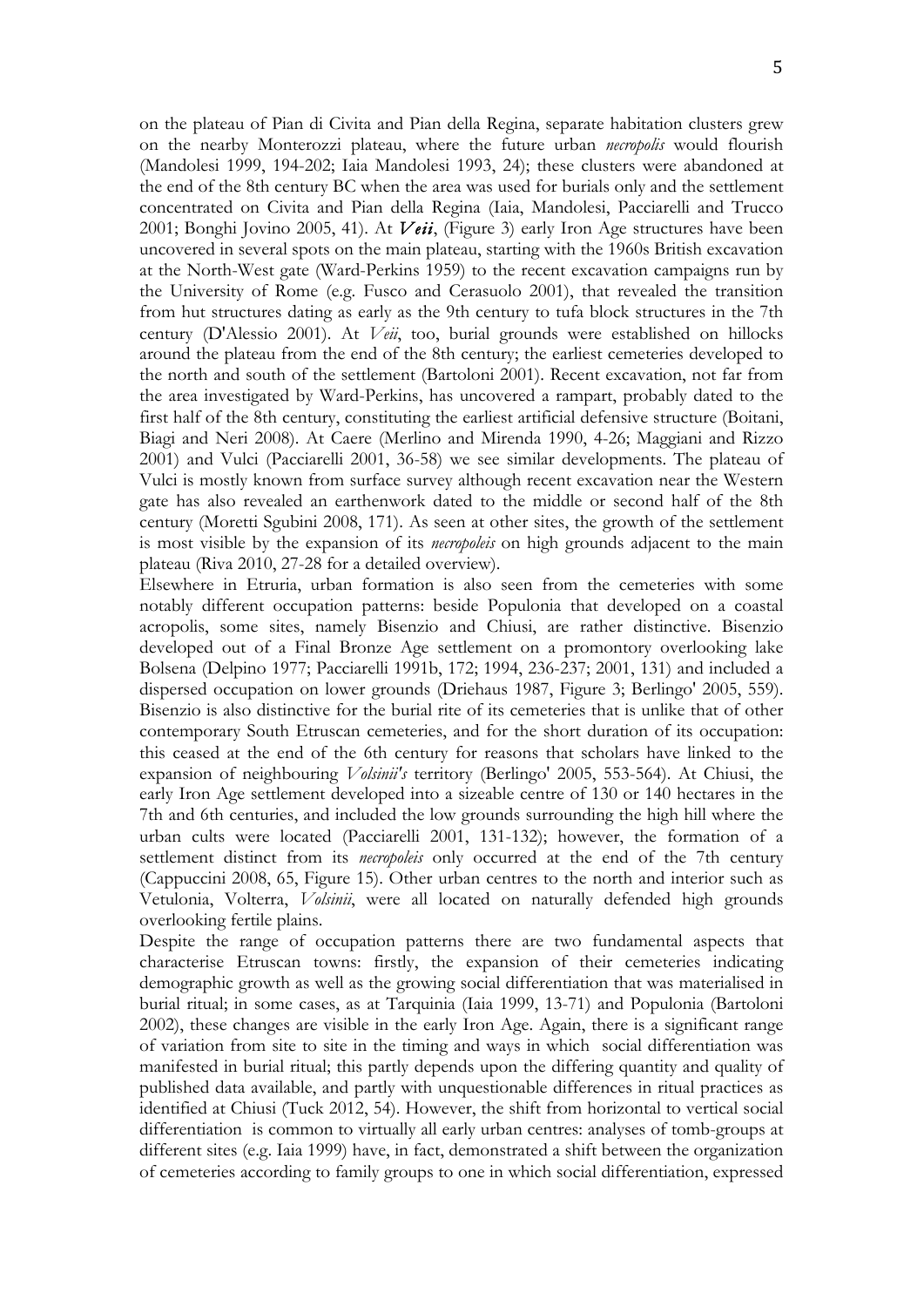in burial ritual, is structured and complex (Riva 2010, 29-38). The second aspect shared by all Etruscan urban settlements is their location in a resource-rich landscape, regardless of their particular setting, either on the coast or in the interior, on high grounds or lower hills: maximising accessibility to resources, whether mineral, agricultural or maritime, was key to urbanisation, as was accessibility to other settlements and the wider world (Riva 2010, 22). This is common to other forms of urbanization across the Mediterranean: as Osborne (2005, 12-13) argued for Greek urbanization, this accessibility allowed urban communities to exploit resources and communication for economic and political ends. The exchange network that this engendered also affected non-urban settlements across Central Italy (Riva 2010, 179-188).

#### **Urban beginnings and ritual foundations**

An emphasis on urban networks in Etruria parallels recent studies on Mediterranean urbanization and colonization that have been influenced by network thinking and the post-colonial turn taking place in historical and social sciences over the last decade (e.g. Cunliffe and Osborne 2005; Malkin 2011; cf. Fulminante & Stoddart 2010). Within Etruscology, on the other hand, this last decade has seen a significant trend towards relating urban beginnings to ritual acts of foundation identified in newly-excavated data. Two concurrent developments may be responsible for this : firstly, Etruscologists have been increasingly interested in the early Iron Age which had been largely the protohistorian's field of expertise. Testimony to this is the heavy investment into the excavation of Tarquinia (Bonghi Jovino and Chiaramonte-Trere' 1997; Chiaramonte-Trere' 1999; Bonghi Jovino 2001a). Continuing excavations there and elsewhere have produced striking new results, upon which only nowadays are we able to reflect (Sgubini Moretti 2005). The second development are the equally impressive results from Carandini's excavations in Rome (Carafa 2000 for a brief overview), where foundation rituals have been identified in foundation pits near Iron Age huts on the Cermalus hill (Brocato 1997) and underneath a wooden entrance of the first fortification walls of the Palatine (Carandini 1997, 503; Brocato 2000). In interpreting Rome's urbanization from these results, Carandini has upheld Romulus' foundation rites, known from later Roman sources, as historically truthful; according to him, these rites sealed Rome's proto-urban phase in the second half of the 8th century (Carandini 1997, 251-257, 491-520; Carandini 2011 for an overview). All this has stimulated a growing dialogue between early Rome archaeologists and Etruscologists in the study of foundation rituals, and has prompted the latter to use Roman ancient sources to interpret Etruscan evidence. I shall turn to this evidence in order to understand these rituals by concentrating on two key south Etruscan sites, Veii and Tarquinia.

## *Veii*

*Veii* is a typical south Etruscan centre developing on a large plateau with its cemeteries located on adjacent terraces (Figure 3). Like other sites in the region, there is evidence of occupation on nearby terraces at the end of the Bronze Age (Pacciarelli 2001, 159). The key early Iron Age evidence comes from Piazza d'Armi, the southern offshoot of the main plateau. Here, excavation of the western sector revealed a male adult inhumation trench surrounded by small post holes (Bartoloni 2002-2003; 2006; 2007-2008). The grave, radio-carbon dated to 940-810 BC, had no grave-goods except for a bronze fibula and an *impasto* fragment, and was unusual for its orientation and ritual at a time when cremation was the norm. North-west of the burial was a small pit containing burnt animal remains, and also encircled by post holes. According to the excavator, the postholes indicate an elliptical hut structure covering burial and pit, with a north-west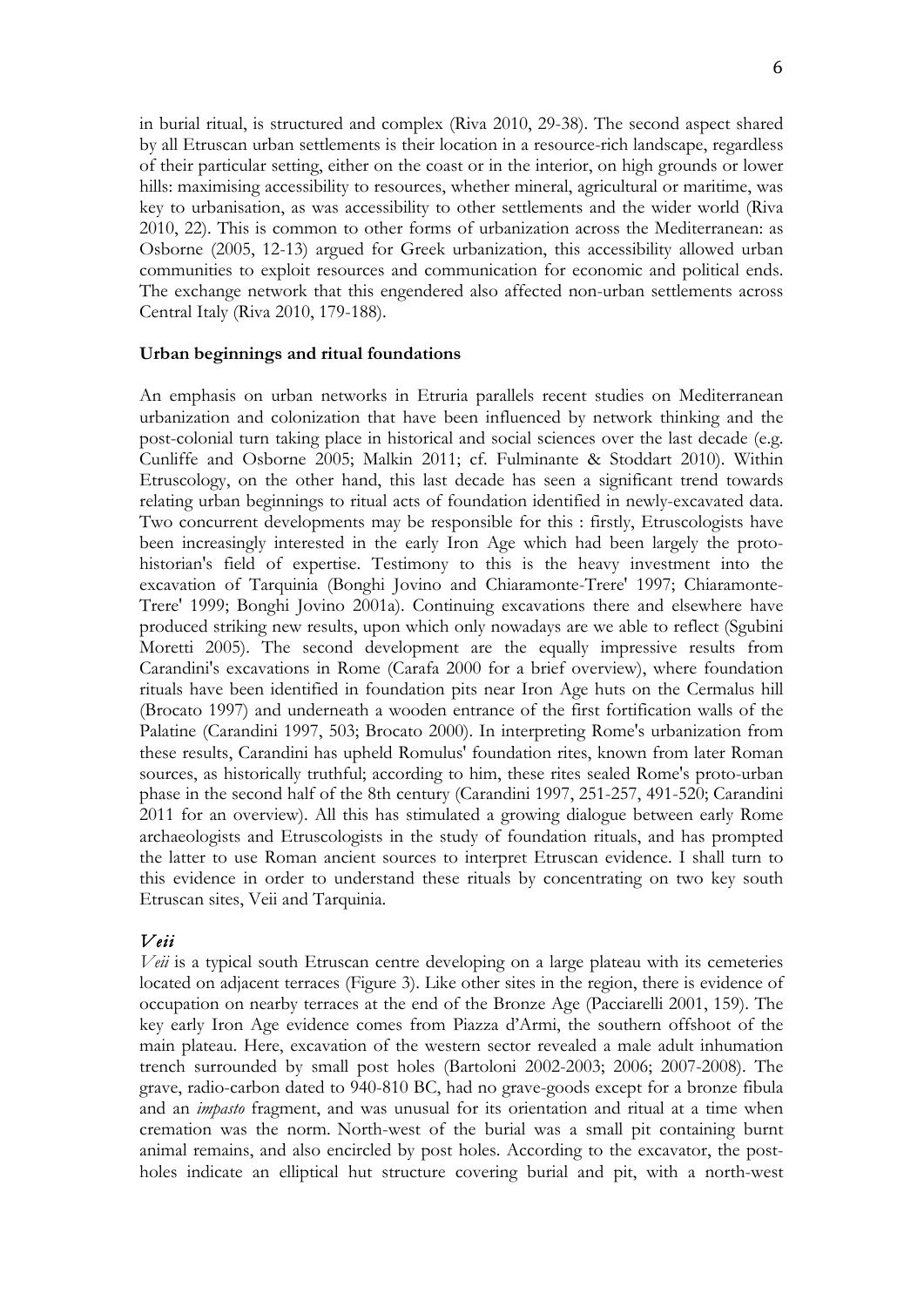entrance overlooking the main plateau. This structure and other coeval huts found in earlier excavations are probably the earliest settlement on Piazza d'Armi that was ritually marked by the exceptional burial, which, according to Bartoloni (2007-2008, 828-829), held the body of an eminent personage. In the second half of the 8th century, a wooden rectangular building replaced the earlier hut, indicating the need to preserve the original site (Bartoloni 2007-2008, 823). More recently, another inhumation burial, dated to the end of the 9th century at the latest, was found inside an early Iron Age hut associated with a pottery kiln not far from the North-West gate: the burial contained an adult female inhumation, a bronze fibula and a ring, and was protected from the Archaic city walls (Boitani, Neri and Biagi 2007-2008). The investigation of the layout of two roads has linked the position of the male inhumation to the road system that was put in place in the middle of the  $7<sup>th</sup>$  century, indicating a first regular division of space that consisted of orthogonal boundaries tracing regular plots (Bartoloni, Acconcia and Kortenaar 2005). That this was the heart of the settlement and probably residence of elite groups is also gauged from previous archaeological finds (Bartoloni 2003, 17-19; Bartoloni, Acconcia and Kortenaar 2005, 77).

The 2002 excavations of this area of Piazza d'Armi also uncovered two parallel furrows at the edges of the secondary road, which are earlier than the ashlar masonry blocks used to organize the urban space. The north-east end of the furrows were marked by two pits dug at the intersection with the crossing road; these pits were associated with the deposition of a red *impasto olla* containing fragments of a dark *impasto* chalice (Bartoloni, Acconcia and Kortenaar 2005, 81). Bartoloni (2003, 16; Bartoloni, Acconcia, and Kortenaar 2005, 75) has interpreted these remains as evidence of the *sulcus primigenius*: this is part of Romulus' foundation of Rome, attributed to the foundation of Etruscan cities by Roman later sources, and now linked to the 8th-century finds in Rome itself (Carandini 2006, 150–156; cf. Mastrocinque 2000, 55-56). In order to assess the validity of these claim, let us reflect carefully upon these sources.

According to Varro (Ling. 5, 143) and Plutarch (Rom. 1.11), the Romans considered their foundation rites to be Etruscan in origins; Etruscan teachings concerning these rites were contained in the *libri rituales* (Festus, 285) and the *libri tagetici* (cf. Colonna 2004, 305). The *libri tagetici* recorded the teachings of Tages, a prophetic child figure, which was born from the ploughed earth at Tarquinia, according to Cicero (*De Div.* 2.50-51.23). A much later source, Johannes Lydus (*De ostentis* 2.6.B), writing in the 6<sup>th</sup> century AD, also related the myth to Tarquinia, claiming that the man who ploughed Tages into being was Tarchon, the city founder: Lydus also claims that Tages imparted his teaching to Tarchon and these were then recorded in writing. Dominique Briquel (1997, 115-118, 148 footnote 1) has argued that this emphasis on received scriptures disclose an intent, by these later sources, to establish a deliberate parallel with early Christianity that was also based on revealed and recorded prophecy. While Briquel's suggestion may be correct, it is significant that a single source only, Macrobius' *Saturnalia* (5.19.13), dated to the late 4th/early 5th century AD, relates the *libri tagetici* to the ritual foundation of cities; most other sources, notably Cicero (*De divinatione* 2.50-51.23), claim that Tages' teachings dealt with *haruspicina*, the reading of divine will from observing a sacrificed animal's entrail, or Etruscan *disciplina* more generally.

Another source of evidence used for investigating the myth of Tages is iconographic and consists of figured representations on a series of 3rd/4th-century scarabs (Figure 4) and an often cited 3rd-century bronze mirror from Tuscania (Figure 5); a closer look at this evidence, however, reveals that the myth has little to do with urban foundations (Briquel 1991, 156-157; cf. De Grummond 2006, 28-32). On the mirror, a youth, named *pava tarchies* by the inscription, is surrounded by an older man, *avl tarchunus*, a god named *veltune* and other figures; he is represented as a *haruspex* in the act of observing an animal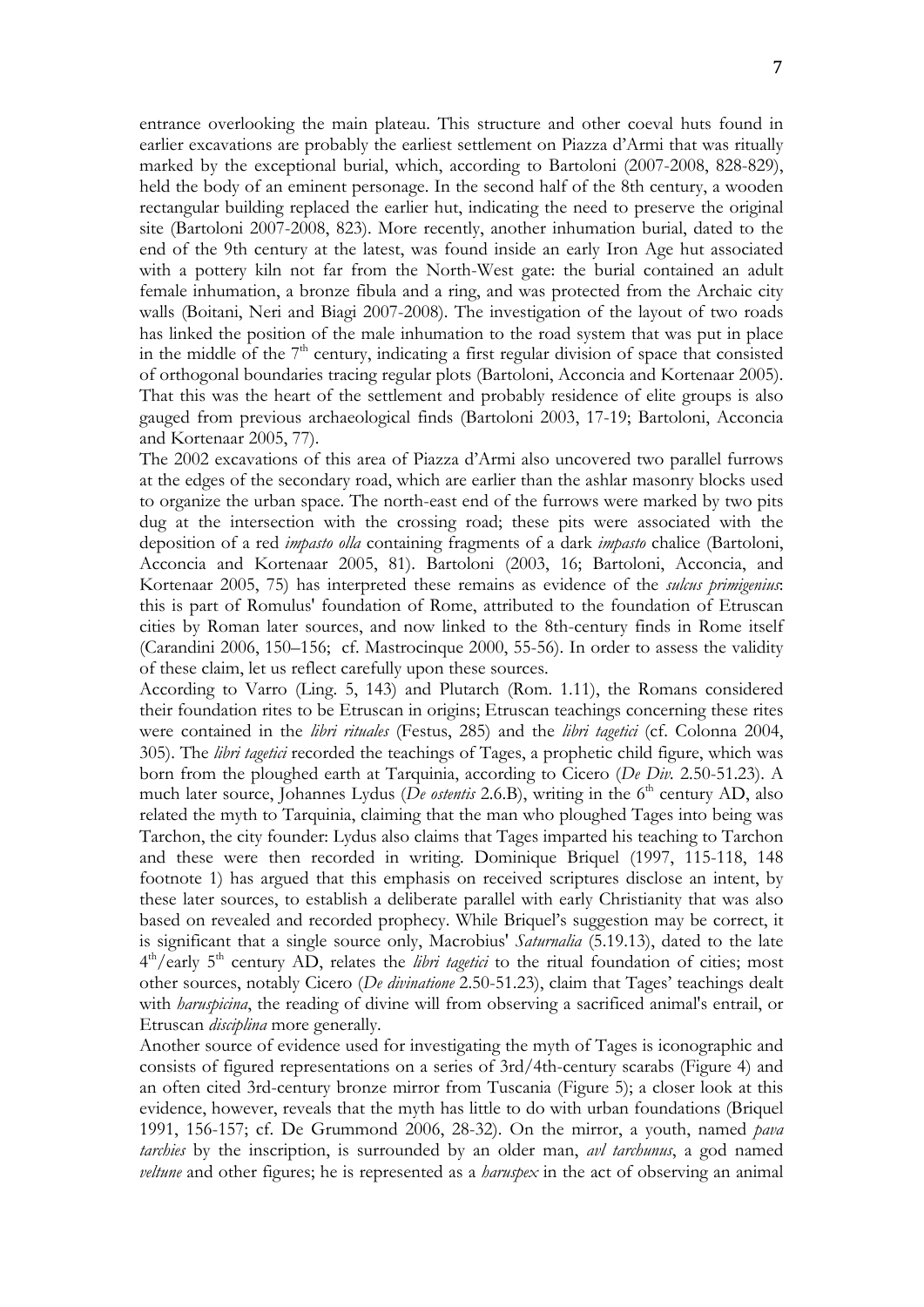liver. On the basis of the inscriptions, Pallottino (1979) identified the youth with Tages and *avl tarchunus* with Tarchon; while others have rejected and revised this interpretation (van der Meer 1995, 98-100), one may reasonably suggest that the evidence is not sufficient to accept one or other interpretation. All we can do is recognizing, on the mirror, a representation of *etrusca disciplina* in action (De Grummond 2000, 31-32). I will come back to Tages shortly.

Roman foundation rites involved the augurs who determined the will of the gods through the observation of various natural phenomena and, through the taking of auspices, instructed the city founder where to plough the *sulcus primigenius*; as described in detail by Plutarch in reference to Romulus' founding of Rome (Rom. 11, 3, 5), a second line, formed by the clods removed and placed on the inner side of the *sulcus*, marked the *pomerium* where the walls would be erected (Briquel 2000). No Roman writer claims augury to have Etruscan origins (cf. Carandini 2006, 150), and we cannot establish whether augury in Rome was influenced by Etruscan divination. Nor, unfortunately, can we make any informed assertion on the Etruscan origin of the *sulcus primigenius* or, indeed, on the Etruscan origin of divination in Rome (Scheid 2003, 12). It seems then plausible, as others have noted in regard to early Rome (Cf. Smith 2011, 26, 35, 42), not to take Roman ancient sources at face value when they claim the Etruscan origins of Rome's foundation (*contra* Colonna 2004; Briquel 2000). It is also worth reflecting on the suggestion that the Romans' attribution of particular rites associated with *haruspicina* to the Etruscans had more to do with the way in which the Romans differentiated types of skills and authority in their religion than with any genuine Etruscan origins of these rites (Beard, North and Price 1998, 19-20). Most importantly, Romulus' rites as recounted by the sources may have, in fact, pertained to the foundation of Roman *coloniae*, but were later referred to Rome's foundation (Beard, North and Price 1998, 329; Mastrocinque 2000, 55). Others have instead argued that Romulus' foundation rite is a conflation of Latin rites, *auspicia* and *auguria*, with Etruscan ones, including the *sulcus primigenius* (Colonna 2004, 305; cf. Carandini 2006, 150). Maintaing circumspection towards the sources does not imply that we have no other evidence for Etruscan foundation rituals; it is nevertheless difficult to sustain that the archaeological evidence of Rome, read through ancient sources, confirms the Etruscan origins of some of its foundation rituals and that, in turn, those very rituals can be identified in the archaeological evidence of Etruscan sites such as *Veii*.

## **Tarquinia**

The urban formation of Tarquinia is similar to *Veii*'s (Riva 2010, 23-25), but was also marked by the building, in the course of the  $8<sup>th</sup>$  century, of a monumental sacred complex, the Civita complex (Figure 6). This complex was preceded in the Late Bronze Age  $(10<sup>th</sup>$  century BC in traditional chronology) by votive pits, and a cultic natural cavity in the rock containing offerings that was later respected by the users of the area, and may have been a foundation pit (Bonghi Jovino 2010, 163). Linked to this cavity was a contemporary hut structure where cultic activities were carried out (Bonghi Jovino 1997, 146-149; 2001b, 73-90; 2001c: 21). Late Bronze Age occupation has also been identified on the Castellina hill, an offshoot of the main plateau (Mandolesi 1999: 100-112).

On Civita, a rectangular area near the cavity, known as *area alpha*, was fenced off and was theatre to various ritual activities including the inhumation of a brain-damaged and epileptic child between the end of the  $9<sup>th</sup>$  and the early  $8<sup>th</sup>$  century: the excavator has interpreted this burial as a highly-charged ritual act (Bonghi Jovino 1997, 158-159; 2010, 165). From the middle of the  $8<sup>th</sup>$  century, stone blocks replaced the fence of the enclosure; stone structures were erected around the cavity, and an altar was probably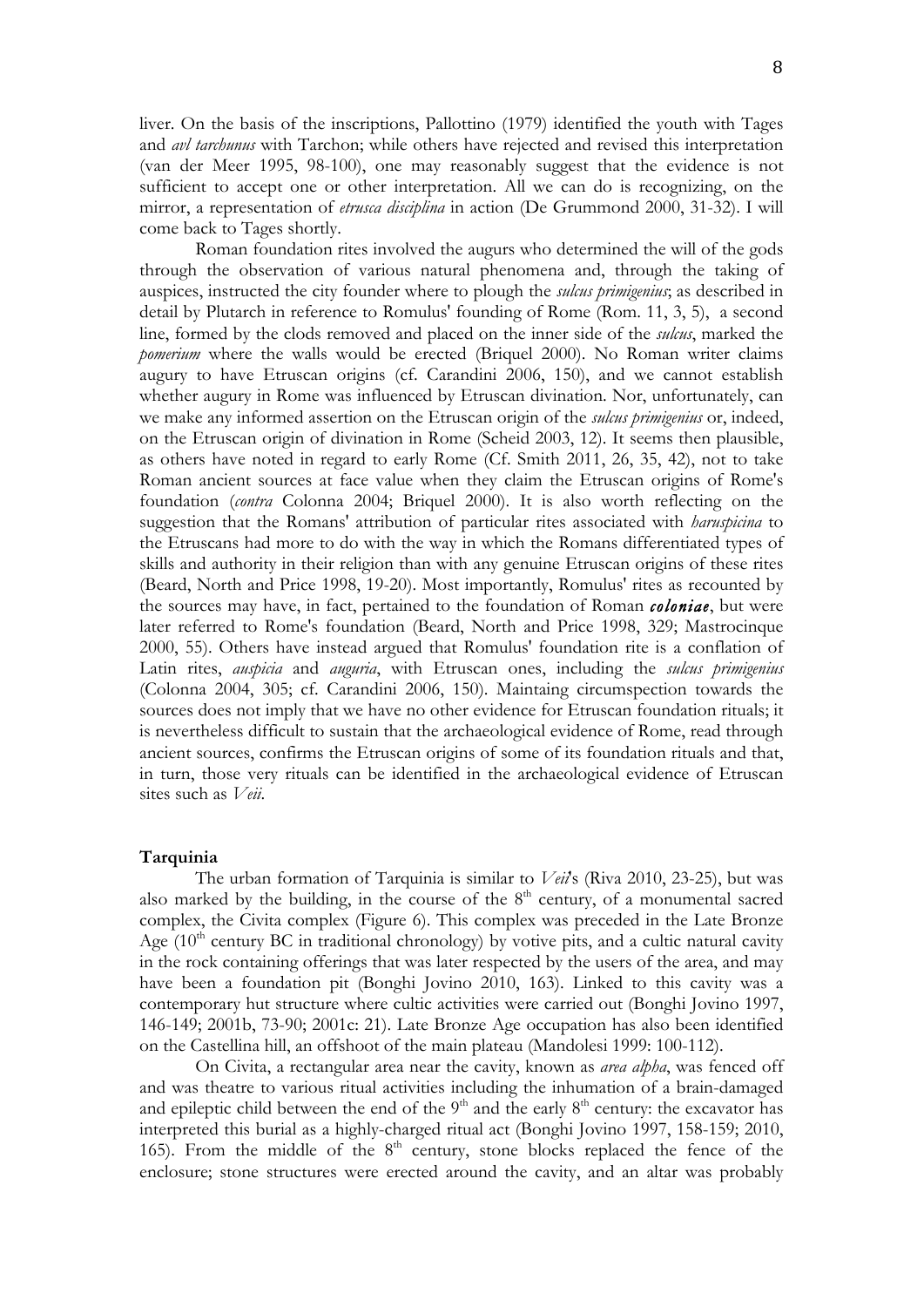constructed. Various layers of burning, votive pits and remains of ritual meals and animal offerings document wide-spread ritual activities (Bonghi Jovino 1997, 160-164). The burial of an adult male, placed in a natural hollow of the rock on the border of the sacred area with no grave goods save for a Euobean-type jug, has been interpreted an act of human sacrifice (Bonghi Jovino 2001c, 24; 2010, 166). At the end of the  $8<sup>th</sup>$  century, three infants were also buried in the open air. At the beginning of the  $7<sup>th</sup>$  century, the area east of the cavity was given a new layout: a stone monumental building, building *beta*, consisting of two rooms with a bench-altar and a small drain, was erected (Bonghi-Jovino 1997, 167-169; 2001c, 25; 2010, 168-171); another infant burial was placed under the north wall of the building during its construction. The east-west orientation of this temple-altar was different from that of *area alpha*, probably indicating new religious meanings given to the area. Towards the middle of the  $7<sup>th</sup>$  century, two precinct walls and a terracotta roof were added to this building *beta*, which thus became the centre of the complex (Bonghi Jovino 1997, 179-180; 2001c, 26). A votive deposit of three bronze objects, a *lituus*/trumpet, a shield and an axe head that had been ritually 'killed', and eating and drinking equipment were placed in two pits at the entrance of the building: whilst the bronze objects had a ritual and ceremonial function, the vessels, the presence of animal bones and traces of burning are all evidence of a ritual banquet dating to the construction phase of the building (Bonghi Jovino 1997, 172-175; 2000). Other burials took place in the area down to the  $6<sup>th</sup>$  century.

#### **At the heart and at the margins of settlements**

Some scholars (de Grummond 2006, 28), including the site director herself (Bonghi Jovino 2010, 165), have related the burial of the brain damaged child at Civita to the myth of Tages. De Grummond, in particular, has linked this burial to the bronze objects, symbols of political power and elite status: Roman sources, she contends, claim that Etruscan kings, the *lucumones*, were responsible for the transmission of Tages' teachings (De Grummond 2006, 27). As fitting to the archaeology as this argument may be, however, it is one based on an insufficiency of evidence conflated from late Roman sources, as I have tried to outline above. My argument therefore is two-fold: firstly, while we need to be extremely cautious of 'mapping archaeological finds onto the literary record' (Smith 2011, 38; Torelli 2011, 28-32), the archaeological evidence available today has revealed such a complex picture of ritual activities that no Roman source can match. We do not need Rome, in other words, to imagine how Etruscan urbanism came to be. The evidence from *Veii* and particularly Tarquinia may be prominent thanks to the longterm efforts put in the excavation of these sites, but we have evidence from elsewhere showing that ritual acts, when taken together, are equally notable. Secondly, it is difficult to interpret these rituals as pertaining to urban foundations primarily because, as emphasised before (Smith 2011, 35), the concept of city foundation is a slippery one. The religious function of the Civita complex, for example, is evidently undisputable, and some well-documented rites may be convincingly interpreted as foundation rites, but this prompts a key question: what is the foundation about? Did the rites at the Civita mark the foundation of the city or of the complex itself in its various stages of transformation? Evidence of foundation rituals elsewhere elicits similar questions. At Populonia, a bronze hoard, possibly dated to the 8th century and found at Falda della Guardiola near the Hellenstic city walls, may attest to a foundation ritual marking the town boundaries traced by the later walls (Bartoloni 2004, 247). The hoard, however, must also be interpreted in conjunction with other contemporary or near-contemporary rituals taking place in the settlement; in particular, we now know of what was probably a collective wine-drinking ritual following the intentional abandonment of a rectangular elite hut that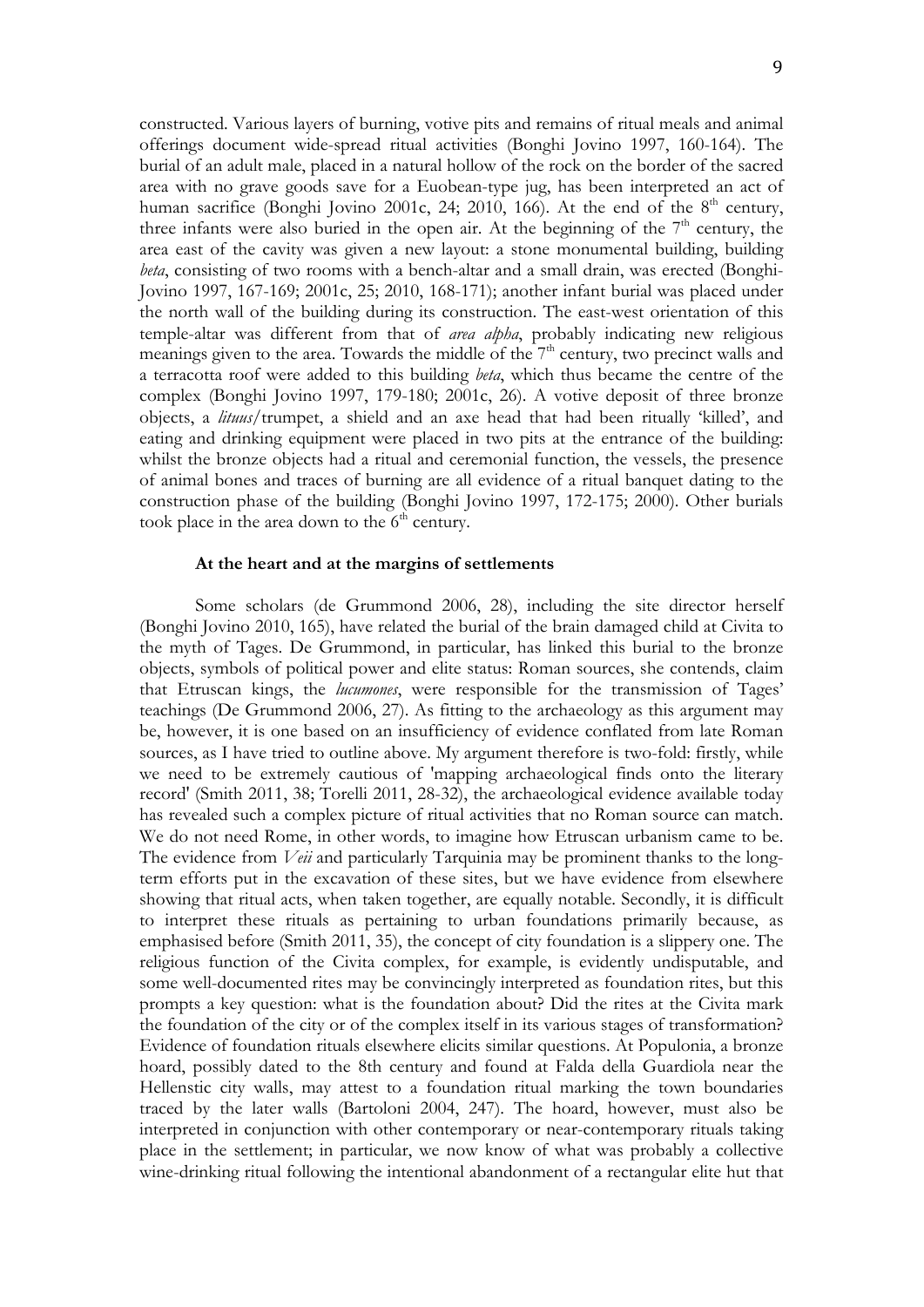At Populonia, as at *Veii*, Tarquinia and elsewhere (cf. Carafa 2007-2008 for an overview), a complex range of ritual acts, each pertaining to precise contexts of use (e.g. a earthenwork or wall, a door, a building's destruction, a cult area), took place in the early phases of urbanization and therefore must be understood within that background. However, rather than singling out specific rites as acts of urban foundation, it would be more helpful to consider all of these rites as evidence of newly urbanised communities undergoing rapid social and political change, which could generate conflict and social stress, as Vanzetti (2007-2008) has suggested in his analysis of early Iron Age intra-mural burials. We should also examine these rites in conjunction with others taking place at the physical boundaries of the city, the cemeteries, where burial practices became increasingly elaborate in the course of the 8th century. While it is important to emphasize the diversity in the range of burial rites and temporal development of each cemetery across Etruria, the increasing complexity and monumentalisation of the cemeterial space, the changing tomb structures and grave-goods deposited are characteristics common to many urban cemeteries between the 8th and 7th centuries BC (Figure 7); as I have argued elsewhere (Riva 2010), this evidence indicates an increasing attention to funerary practices, which contributed to the structuring of political relationships taking shape within emerging urban communities. Integrating these practices with the rites that took place at the heart of the settlement helps us understand better the impact of ritual activities in Etruscan urbanization. Foundation rituals, however, occurred throughout the history of urbanism in Etruria as elsewhere in Italy and other Mediterranean regions (cf. Brocato 2000, 154-158); in Etruria, by the 6th century and later, these rituals were, in fact, highly codified, as attested by the monumental cultic area on the acropolis of Marzabotto in Etruria Padana, which was linked to the town's orthogonal plan. Here, the earliest known structure, the altar/well B, has been intrepreted as a *mundus*, an underground space that linked the world of the living with the underground world and its chtonic deities (Vitali 2001, 28-34). Altars similarly devoted to chtonian cults are also known at other Archaic sanctuaries (cf. list in Colonna 2004, 307).

## **Conclusion**

Over the last thirty years, we have come to a clearer understanding of Etruscan urbanization than it has ever been possible before: the picture of an early process beginning at the end of the Bronze Age with the stable occupation of hills or vast tablelands that would become the future cities is no longer contested. Scholars have recently focused on the early phases of urbanization and the ritual activities ocurring alongside it. By integrating these activities to all ritual practices taking place both at the heart and boundaries of towns we can begin to shift our focus from foundation acts and events, as recounted by later Roman sources, towards the cumulative impact of the longterm political process underlying urbanism. By that I mean a process at the centre of which is the politicization of social relations within growing urban communities, that took place, we can only surmise, not without conflict; the ritual arena was an appropriate space where such conflict was negotiated. How we can read the archaeological record of Etruscan urbanization vis-à-vis Roman sources remains a critical matter, but the recent emphasis on foundation rites seems to be the result of a disproportionate concern with what the texts tell us in order to interpret the archaeology; what the texts tell us, however, has more to do with the foundation of Roman *coloniae* than it has with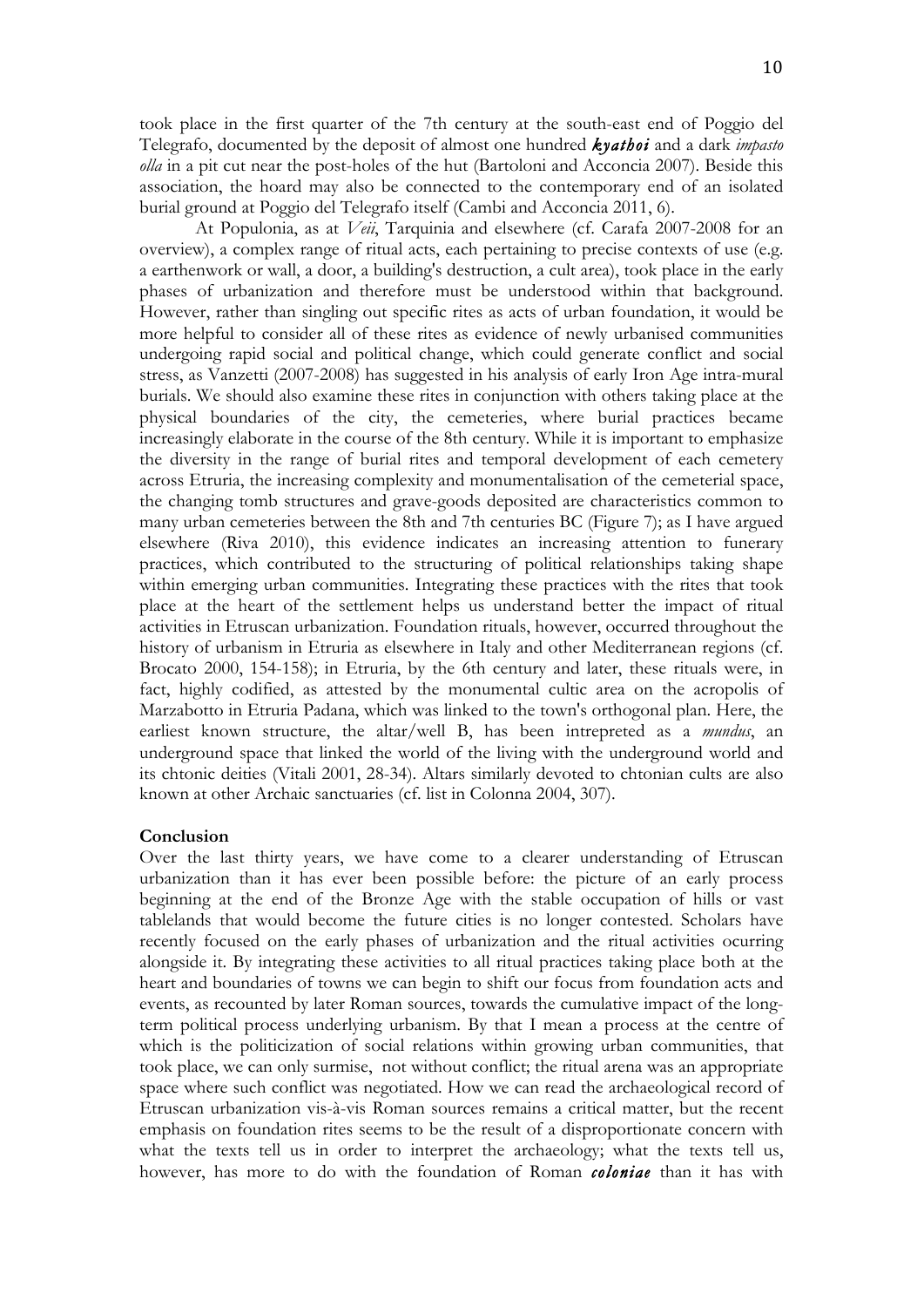Etruscan urbanization. The picture afforded by the archaeology, on the other hand, is much richer than what we may reconstruct from literary sources.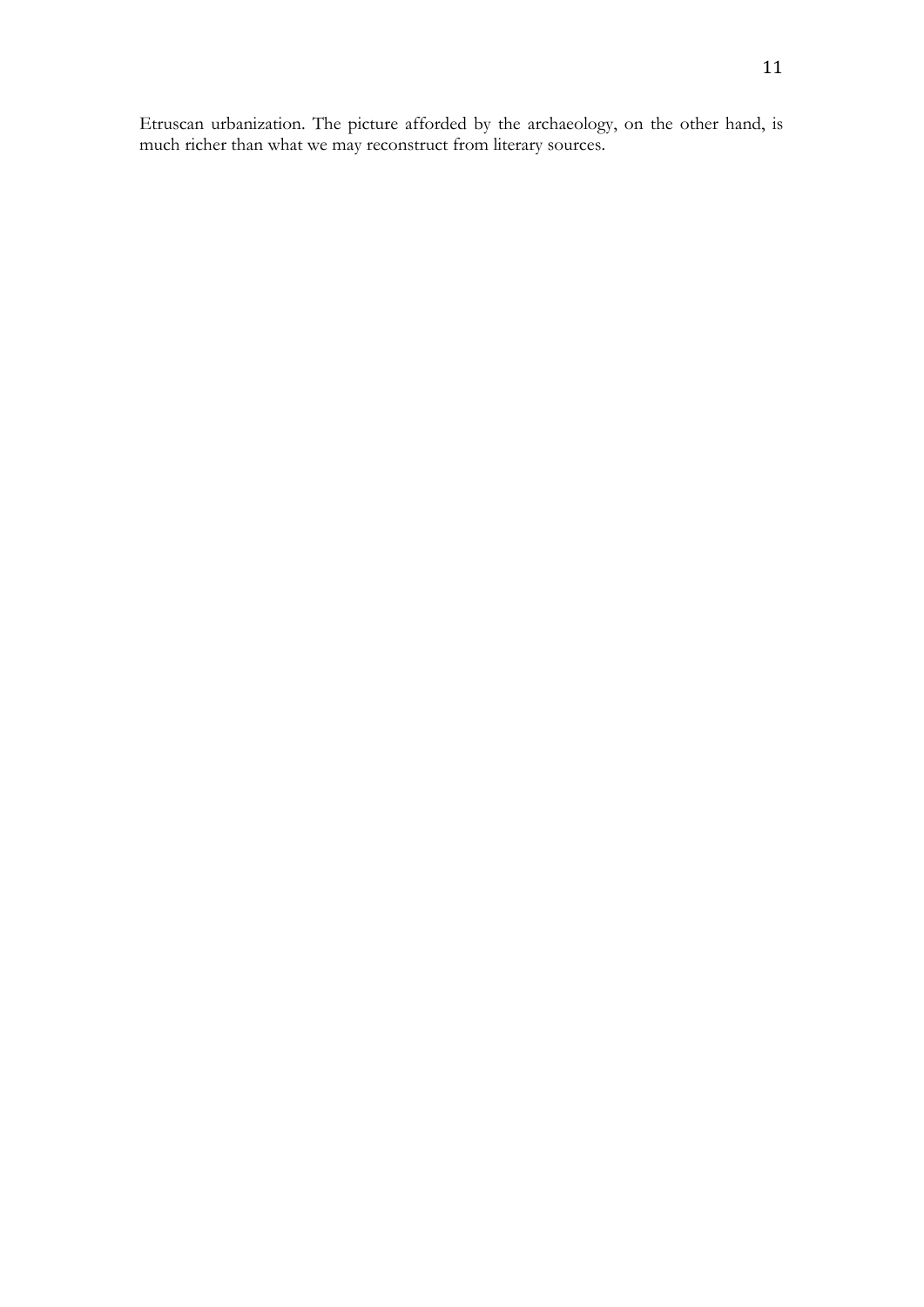## References:

Ampolo, Carmine. 1983. "Sulla Formazione della Città di Roma." *Opus*, 2: 425–30.

Ampolo, Carmine. 1988. "La Nascita della Città." In *Storia di Roma. Vol. I Roma in Italia*, edited by Aldo Schiavone and Arnaldo Momigliano, 153–80. Torino: Einaudi.

Ampolo, Carime *et alii*, eds. 1980. *La Formazione della Città nel Lazio. Dialoghi di Archaeologia, n.s., 2*.

Bartoloni, Gilda. 2001. "Le Necropoli." In *Veio, Cerveteri, Vulci. Città d'Etruria a Confronto*: *Catalogo della Mostra*, edited by Anna Maria Moretti Sgubini, 89. Roma: L'Erma di Bretschneider.

Bartoloni, Gilda. 2002. "La Prima Età del Ferro a Populonia: le Strutture Tombali." In *Etruria e Sardegna Centro-Settentrionale tra l'Età del Bronzo Finale e l'Arcaismo: Atti del Ventunesimo Convegno di Studi Etruschi ed Italici*, edited by Orazio Paoletti, 343–62. Pisa, Roma: Istituti Editoriali e Poligrafici Internazionali.

Bartoloni, Gilda. 2002–2003. "Una Cappella Funeraria al Centro del Pianoro di Piazza d'Armi-Veio." *Annali dell'Istituto Orientale di Napoli: Archeologia e Storia Antica*, n.s. 9–10: 63–78.

Bartoloni, Gilda. 2003. "Veio e Roma: Considerazioni alla Luce di Recenti Indagini." In *Dalla Capanna alla Casa. I Primi Abitanti di Veio*, edited by Iefke Van Kampen, 13–22. Formello: Comune di Formello e Museo dell'Agro Veientano.

Bartoloni, Gilda. 2004. "Populonia: l'Insediamento della Prima Età del ferro." In *Materiali per Populonia 3*, edited by Maria Letizia Gualandi and Cynthia Mascione, 237–49. Firenze: All'Insegna del Giglio.

Bartoloni, Gilda. 2006. "L'Inizio del Processo di Formazione Urbana in Etruria. Analogie e Differenze Venute in Luce nei Recenti Scavi." In *Tarquinia e le Civiltà del Mediterraneo*, edited by Maria Bonghi Jovino, 49–81. Milano: Cisalpino.

Bartoloni, Gilda. 2007-2008. "La Sepoltura al Centro del Pianoro di Piazza d'Armi-Veio." *Scienze dell'Antichità*, 14/2: 821-832.

Bartoloni, Gilda, Valeria Acconcia, and Silvia Ten Kortenaar. 2005. "Veio, Piazza d'Armi." In *Dinamiche di Sviluppo delle Città nell'Etruria Meridionale. Veio, Caere, Tarquinia, Vulci: Atti del XXIII Convegno di Studi Etruschi ed Italici*, edited by Anna Maria Sgubini Moretti, 73–85. Pisa: Istituti Editoriali e Poligrafici Internazionali.

Bartoloni, Gilda and Valeria Acconcia. 2007. "La Casa del Re." In *Materiali per Populonia* 6, edited by Lucia Botarelli, Marta Coccoluto and Maria Cristina Mileti, 11-29. Pisa: Edizioni ETS.

Beard, Mary, John North and Simon Price. 1998. *Religions of Rome*: *Volume 1*. Cambridge: Cambridge University Press.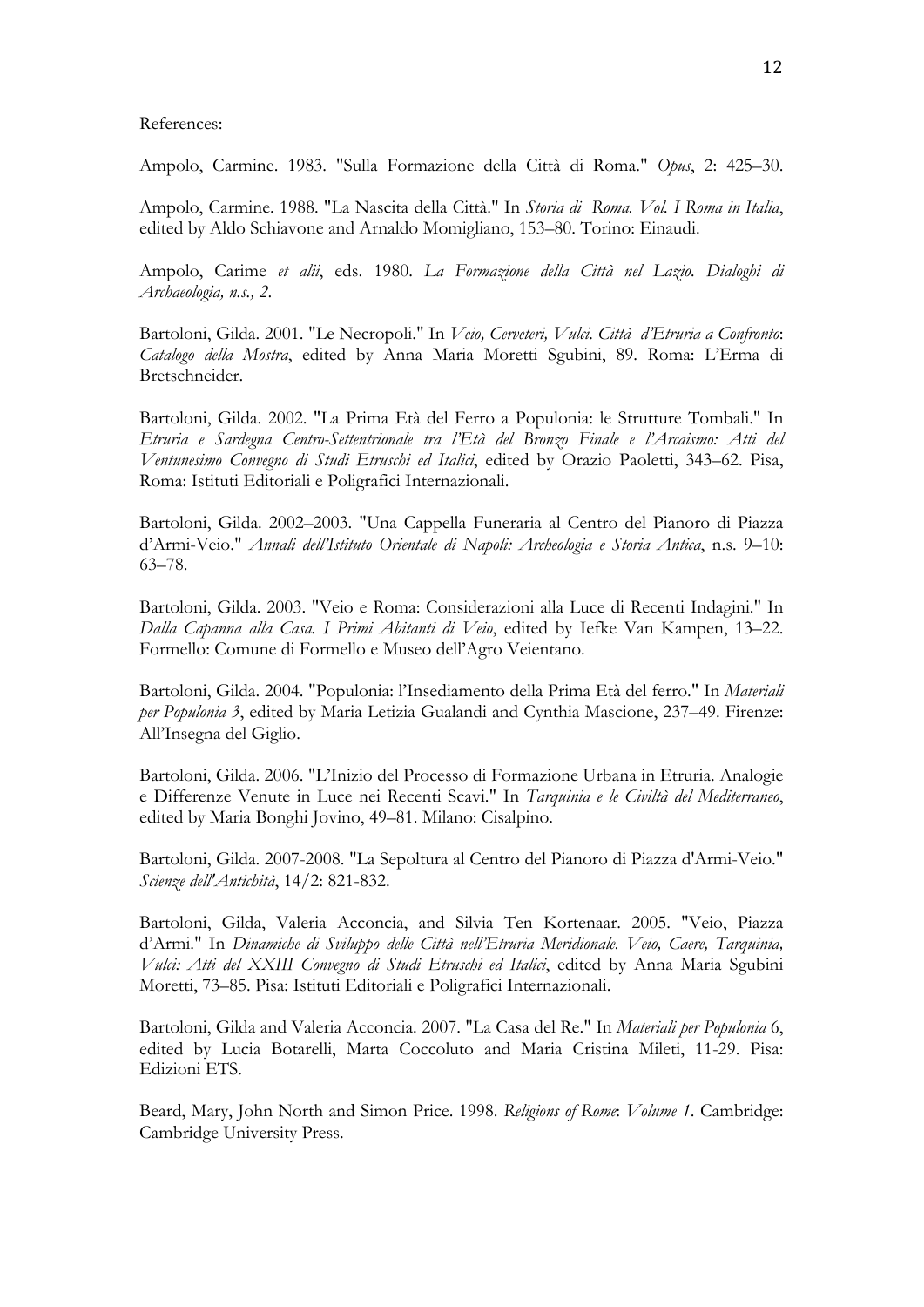Berlingó, Irene. 2005. "Vulci, Bisenzio e il Lago di Bolsena." In *Dinamiche di Sviluppo delle Città nell'Etruria Meridionale. Veio, Caere, Tarquinia, Vulci: Atti del XXIII Convegno di Studi Etruschi ed Italici*, edited by Anna Maria Sgubini Moretti, 559–66. Pisa: Istituti Editoriali e Poligrafici Internazionali.

Bettelli, Marco. 1997. *Roma. La Città Prima della Città: i Tempi di una Nascita. La Cronologia delle Sepolture ad Inumazione a Roma e del Lazio nella Prima Età del Ferro*. Roma: L'Erma di Bretschneider.

Boitani, Francesca, F. Biagi, and S. Neri 2007-2008 La donna delle fornaci di Veio-Campetti, in *Scienze dell'Antichita'* 14,2, 833-868

Boitani, Francesca, Folco Biagi, and Sara Neri. 2008. "Nuove Indagini sulle Mura di Veio nei Pressi di Porta Nord-Ovest." in . (ed.) *La Città Murata in Etruria, Atti del XXV Convegno di Studi Etruschi e Italici*, edited by Orazio Paoletti, 135–54. Pisa Roma: Fabrizio Serra Editore.

Bonghi Jovino, Anna Maria. 1997. "Considerazioni sulla Stratigrafia e Ipotesi iInterpretative dal Bronzo Finale Avanzato all'Orientalizzante Medio." In *Tarquinia. Testimonianze Archeologiche e Ricostruzione Storica: Scavi Sistematici nell'Abitato. Campagne 1982– 1988. Tarchna I*, edited by Anna Maria Bonghi Jovino and Cristina Chiaramonte-Treré, 145–81. Roma: L'Erma di Bretschneider.

Bonghi Jovino, Anna Maria. 2000. "Funzioni, Simboli e Potere. I 'bronzi' del 'complesso' tarquiniese,." In *Akten des Kolloquiums zum Thema Der Orientund Etrurien: um Phanomen des 'Orientalisierens' im westlichen Mittelmeerraum (10.–6. Jh. v. Chr.)*, edited by Friedrich Prayon and Wolfgang Röllig, 287–98. Pisa: Istituti Editoriali e Poligrafici Internazionali.

Bonghi Jovino. Anna Maria, ed. 2001a. *Tarquinia. Scavi Sistematici nell'Abitato: Campagne 1982–1988. I Materiali 2. Tarchna III*. Roma: L'Erma di Breschneider.

Bonghi Jovino, Anna Maria. 2001b. "Produzioni in Impasto. Ceramica, Utensili e Oggetti di Uso dall'Orizzonte Protovillanoviano fino all'Orientalizzante Medio Finale." In *Tarquinia. Scavi Sistematici nell'Abitato: Campagne 1982–1988. I materiali 2. Tarchna III*, edited by Anna Maria Bonghi Jovino, 1–136. Roma: L'Erma di Breschneider.

Bonghi Jovino, Anna Maria. 2001c. "'Area sacra/complesso monumentale' della Civita." In *Tarquinia Etrusca: Una nuova storia*, edited by Anna Maria Moretti Sgubini, 21–9. Roma: L'Erma di Bretschneider.

Bonghi Jovino, Anna Maria. 2005. "Città e Territorio. Veio, Caere, Tarquinia, Vulci: Appunti e Riconsiderazioni." In *Dinamiche di Sviluppo delle Città nell'Etruria Meridionale: Veio, Caere, Tarquinia Vulci. Atti del XXIII Convegno di Studi Etruschi ed Italici*, edited by Anna Maria Moretti Sgubini, 27–57. Pisa: Istituti Editoriali e Poligrafici Internazionali.

Bonghi Jovino, Anna Maria. 2010. "The Tarquinia Project: a Summary of 25 Years of Excavation." *American Journal of Archaeology*, 114.1: 161-180.

Bonghi Jovino, Anna Maria, and Cristina Chiaramonte-Treré, eds. 1997. *Tarquinia. Testimonianze Archeologiche e Ricostruzione Storica. Scavi Sistematici nell'Abitato: Campagne 1982– 1988. Tarchna I*. Roma: L'Erma di Bretschneider.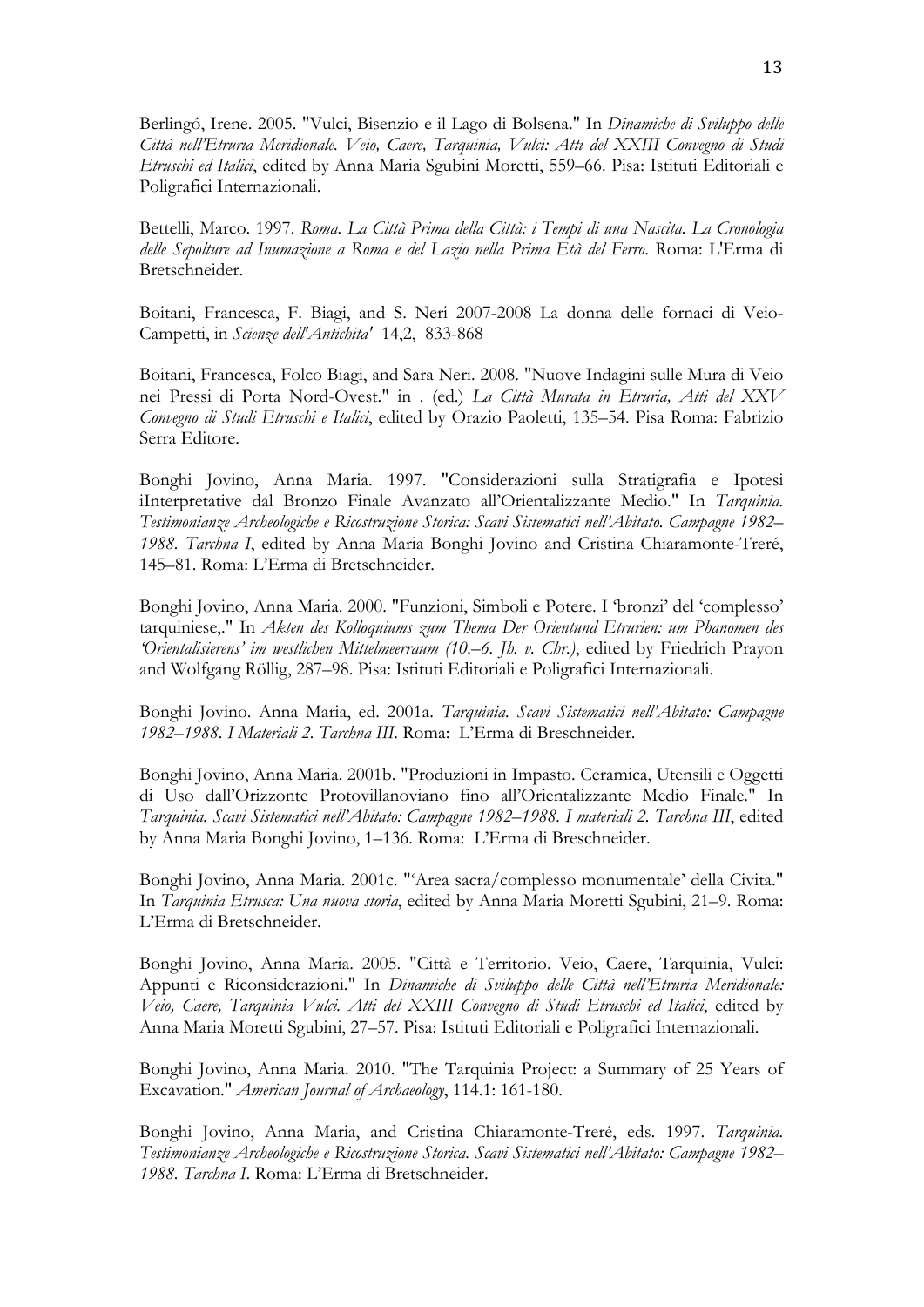Briquel, Dominique. 1991. *L'Origine Lydienne des Étrusques. Histoire de la Doctrine dans l'Antiquité*. Rome: École Française de Rome.

Briquel, Dominique. 1997. *Chrétiens et Haruspices. La Religion Étrusque, Dernier Rempart du Paganism Romain*. Paris: Presses de l'Ecole normale supérieure.

Briquel, Dominique. 2000. "La leggenda di Romolo e il Rituale di Fondazione delle Città." In in (eds) *Roma: Romolo, Remo e la Fondazione della* Città, edited by Andrea Carandini and Rosanna Cappelli, 39-44*.* Milano: Electa.

Brocato, Paolo. 1997. "Le Capanne del Cermalus e la Roma Quadrata." In *La Nascita di Roma: Dei, Lari, Eroi e Uomini all'Alba di una Civiltà*, edited by Andrea Carandini, 618-622. Torino: Einaudi.

Brocato, Paolo. 2000. "La Porta." *Bollettino di Archeologia* (*Palatium e Sacra Via I,* edited by Andrea Carandini and Paolo Carafa), 31-33: 152-159.

Cambi, Franco, and Valeria Acconcia. 2011. "Hidden Urban landscape: Populonia between Survey and Excavations." In *Hidden Landscapes of Mediterranean Europe: Cultural and Methodological Biases in Pre- and Protohistoric Landscape Studies*, edited by Martijn van Leusen, Giovanna Pizziolo and Lucia Sarti, 1-9. Oxford: Archeopress.

Cappuccini, Luca. 2008. "Per un Modello di Sviluppo della Città di Chiusi tra X e V Secolo a.C." *Journal of Ancient Topography* XVIII: 43-74.

Carafa, Paolo. 2000. "I Contesti Archeologici dell'Età Romulea e della Prima Età Regia." In *Roma. Romolo, Remo e la Fondazione della Città*, edited by Andrea Carandini and Rosanna Cappelli, 68-73. Milano: Electa.

Carafa, Paolo. 2007-2008. "Uccisioni Rituali e Sacrifici Umani nella Topografia di Roma." *Scienze dell'antichità,* 14/2: 667-703.

Carandini, Andrea. 1997. *La Nascita di Roma. Dei, Lari, Eroi e Uomini all'Alba di una Civiltà*. Torino: Einaudi.

Carandini, Andrea. 2006. *Remo e Romolo. Dai Rioni dei Quiriti alla Città dei Romani (775/750- 700/675 a.C.)*. Torino: Einaudi.

Carandini, Andrea, and Rosanna Cappelli, eds. 2000. *Roma. Romolo, Remo e la Fondazione della Città .* Milano: Electa.

Chiaramonte-Treré, Cristina, ed. 1999. *Tarquinia. Testimonianze Archeologiche e Ricostruzione Storica: Scavi Sistematici nell'Abitato. Campagne 1982-1988. I materiali I. Tarchna II*. Roma: L'Erma di Bretschneider.

Colonna, Giovanni. 1983. "Contributi." *Opus*, 2: 433-434.

Colonna, Giovanni. 2001. "Portonaccio." In *Veio, Cerveteri, Vulci. Città d'Etruria a Confronto: Catalogo della Mostra*, edited by Anna Maria Moretti Sgubini, 37–44. Roma: L'Erma di Bretschneider.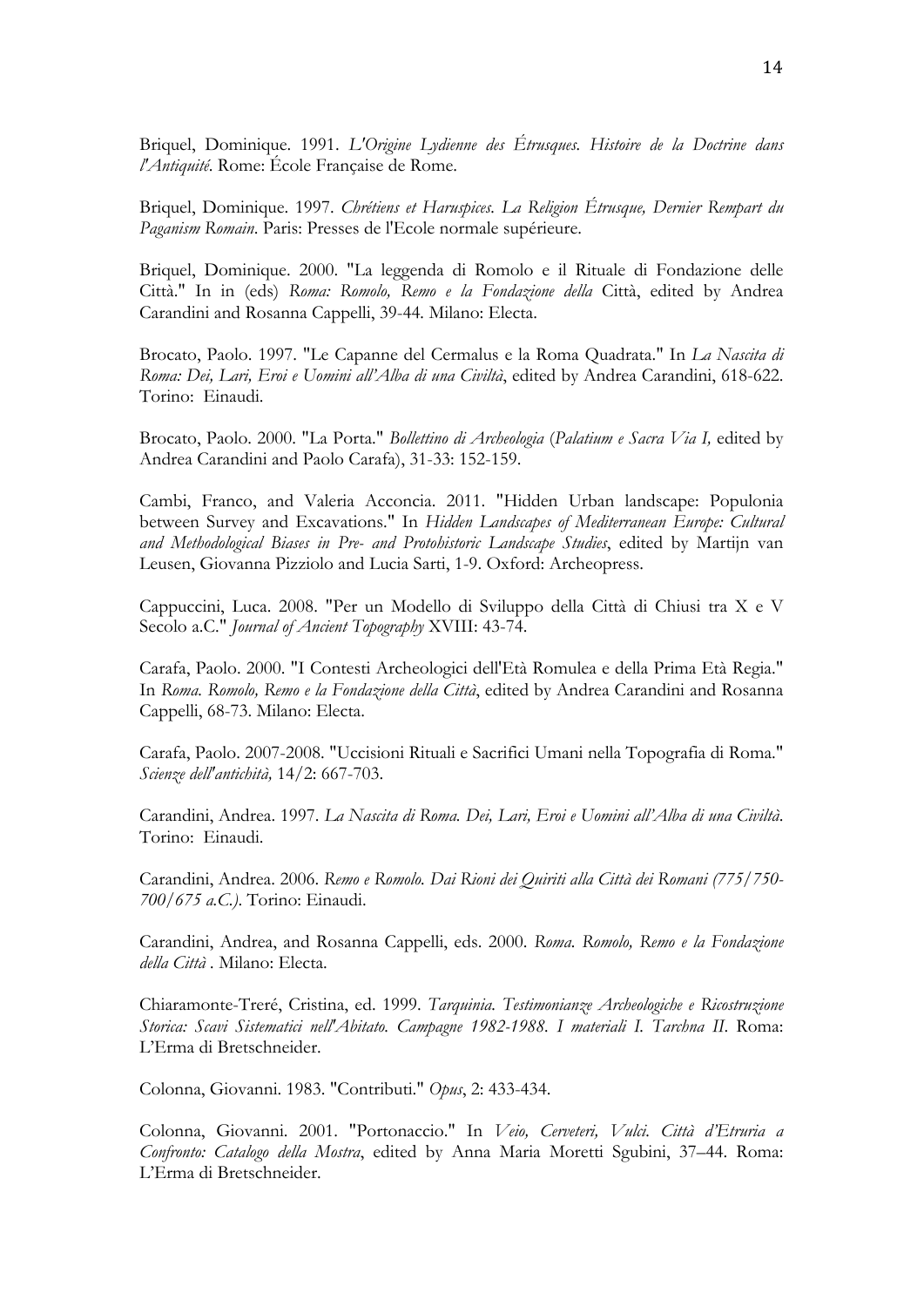Colonna, Giovanni. 2004. "La 'disciplina' etrusca e la dottrina della Città Fondata." *Studi Romani*, 52: 303-311.

Cristofani, Mauro. 1986. "Nuovi Dati per la Storia Urbana di Caere." *Bollettino d'Arte*, 35- 36: 1-24.

Cristofani, Mauro. 1990. *La Grande Roma dei Tarquini*: *Catalogo della Mostra*. Roma Palazzo delle Esposizioni 12 giugno - 30 settembre 1990. Roma: L'Erma di Bretschneider.

Cunliffe, Barry, and Robin Osborne R, eds. 2005. *Mediterranean Urbanization 800–600 BC: Proceedings of the British Academy, London*. Oxford: Oxford University Press.

di Gennaro, Francesco. 1982. "Organizzazione del Territorio nell'Etruria Meridionale Protostorica." *Dialoghi di Archeologia*, 2: 102-112.

d'Agostino, Bruno. 1995. "Considerazioni sugli Inizi del Processo di Formazione della Città in Etruria." In *L'incidenza dell'Antico: Studi in Memoria di Ettore Lepore*. Vol. 1, edited by Alfredina Storchi Marino, 315-323. Napoli: Luciano Editore.

d'Agostino, Bruno. 1998. "La non-polis degli Etruschi." In *Venticinque Secoli dopo l'Invenzione della Democrazia*, edited by Luciano Canfora, 125–31. Paestum: Fondazione Paestum.

d'Agostino, Bruno. 2005. "La Città." *Dinamiche di Sviluppo delle Città nell'Etruria Meridionale: Veio, Caere, Tarquinia Vulci: Atti del XXIII Convegno di Studi Etruschi ed Italici*, edited by Anna Maria Sgubini Moretti, 21–6. Pisa: Istituti Editoriali e Poligrafici Internazionali.

D'Alessio, Maria Teresa. 2001. "Macchiagrande-Vignacce." In *Veio, Cerveteri, Vulci. Città d'Etruria a Confronto: Catalogo della Mostra*, edited by Anna Maria Moretti Sgubini, 17–18. Roma: L'Erma di Bretschneider.

de Grummond, Nancy Thomson. 2000. "Mirros and Manteia." In *Aspetti e problemi della produzione degli specchi figurati etruschi: Atti dell'incontro internazionale di studio*, edited by Maria Donatella Gentili, 27-67. Roma: Aracne Editrice

de Grummond, Nancy Thomson. 2006. "Prophets and priests." In *The religion of the Etruscans*, edited by Nancy Thomson de Grummond and Erika Simon, 27-44. Austin: University of Texas Press.

Delpino, Francesco. 1977. "La Prima Età del Ferro a Bisenzio. Aspetti della Cultura Villanoviana nell'Etruria Meridionale Interna." *Memorie dell'Accademia Nazionale dei Lincei Classe di Scienze morali, storiche e filologiche* Serie VIII, XXI: 453–93.

Driehaus, Jürgen. 1987. "Ricerche su un Insediamento Arcaico a Monte Bisenzio." *Studi Etruschi*, LIII: 51–64.

Fabbricotti, Emanuela. 1976. "Veio (Isola Farnese): Continuazione degli Scavi nella Necropoli Villanoviana in località 'Quattro Fontanili'." *Notizie degli Scavi*: 149-183.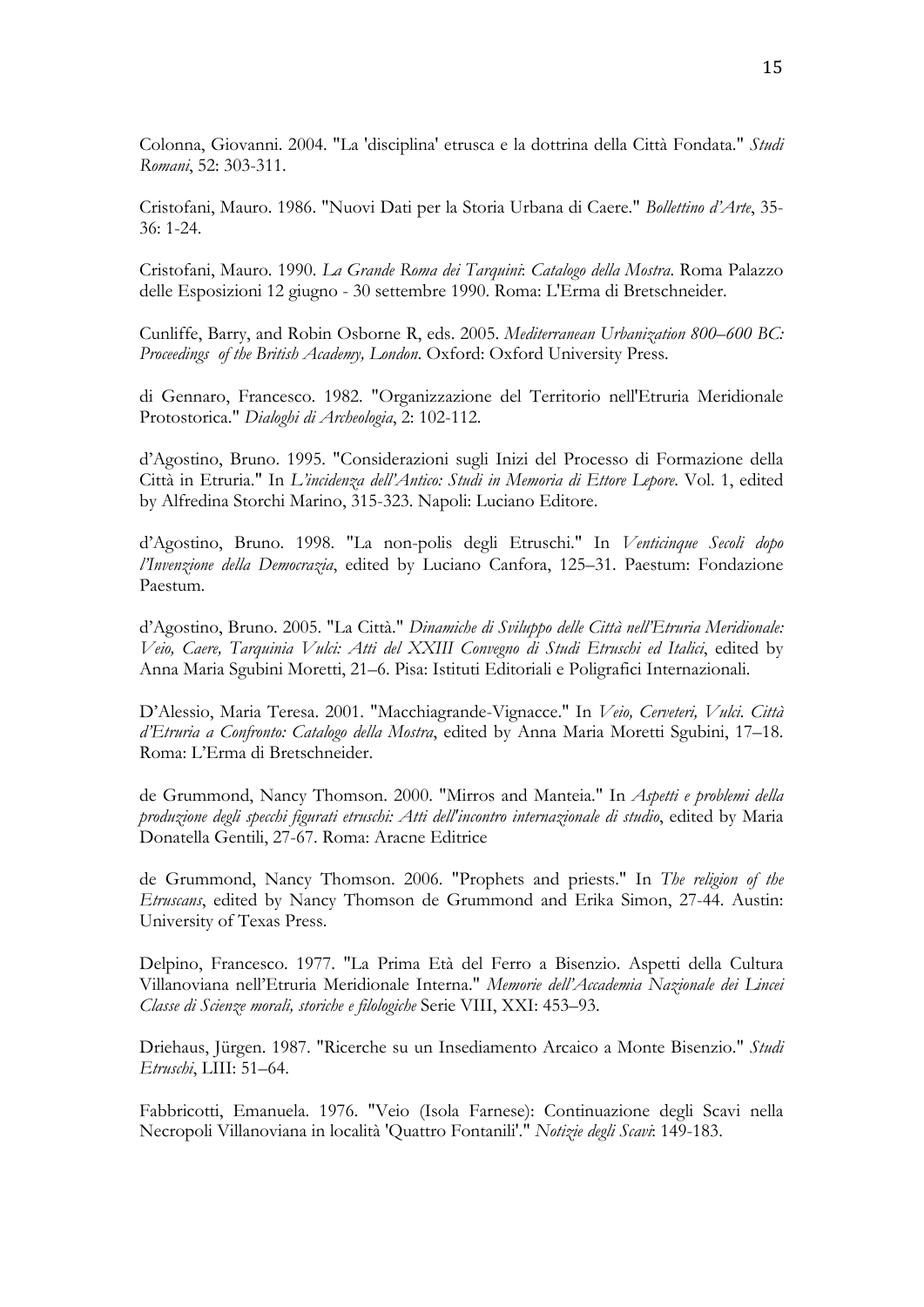Fulminante, Francesca and Simon Stoddart. 2010. "Formazione Politica a Confronto in Etruria e Latium Vetus: Status Quaestionis e Nuove Prospettive di Ricerca." *Bollettino di Archeologia on line* 2010, Volume speciale: 11-22.

Fusco, Ugo, and Orlando Cerasuolo. 2001. "Campetti." In *Veio, Cerveteri, Vulci. Città d'Etruria a Confronto: Catalogo della Mostra*, edited by Anna Maria Moretti Sgubini, 9–15. Roma: L'Erma di Bretschneider.

Gjerstad, Einar. 1956. *Early Rome 2*. *The Tombs*. Lund: Gleerup.

Gnesotto, Fausto. 2006. "Lo Stadio 'Protourbano': Aspetti Mediotirrenici, Confronti e Considerazioni." In *Studi in Onore di Renato Peroni*, 743-753. Firenze: Edizioni Il Giglio.

Guidi, Alessandro. 1982. "Sulle Prime fasi dell'Urbanizzazione del Lazio Protostorico." *Opus*, I: 279-285.

Guidi, Alessandro. 1985. "An Application of the Rank Size Rule to Protohistoric Settlements in the Middle Tyrrhenian Area. In *Papers in Italian Archaeology IV. Vol. 3. Patterns in Proto-history*, edited by Caroline Malone and Simon Stoddart, 217-42. Oxford: British Archaeological Reports.

Iaia, Cristiano. 1999. *Simbolismo Funerario e Ideologia alle Origini di una Civiltà Urbana: Forme Rituali nelle Sepolture 'Villanoviane' a Tarquinia e Vulci e nel loro Entroterra*. Firenze, All'Insegna del Giglio.

Iaia, Cristiano, and Alessandro Mandolesi. 1993. "Topografia dell'Insediamento dell'VIII Secolo in Etruria Meridionale." *Journal of Ancient Topography*, III: 7–48.

Iaia, Cristiano, Alessandro Mandolesi, Marco Pacciarelli, and Flavia Trucco. 2001. "Alle Origini di Tarquinia: il Centro Protourbano della Prima Età del Ferro." In *Tarquinia Etrusca: Una Nuova Storia. Catalogo della Mostra*, edited by Anna Maria Moretti Sgubini, 3– 5. Roma: L'Erma di Bretschneider.

Malkin, Irad. 2011. *A Small Greek World. Networks in the Ancient Mediterranean*. Oxford: Oxford University Press.

Mandolesi, Alessandro. 1999. *La "Prima" Tarquinia. L'Insediamento Protostorico sulla Civita e nel Territorio Circostante*. Firenze: All'Insegna del Giglio.

Mastrocinque, Attilio. 2000. "Romolo alla Luce delle Nuove Scoperte." In *Roma. Romolo, Remo e la Fondazione della Città*, edited by Andrea Carandini and Rosanna Cappelli, 51-57*.*  Milano: Electa

Meer van der, Lammert Bouke. 1995. *Interpretatio Etrusca: Greek Myths on Etruscan Mirrors*. Amsterdam: J. C. Gieben.

Moretti Sgubini, Anna Maria. 2006. "Alle Origini di Vulci." In *Archeologia in Etruria Meridionale: Atti delle Giornate di Studio in Ricordo di Mario Moretti*, edited by Maristella Pandolfini Angeletti, 317–61. Roma: L'Erma di Bretschneider.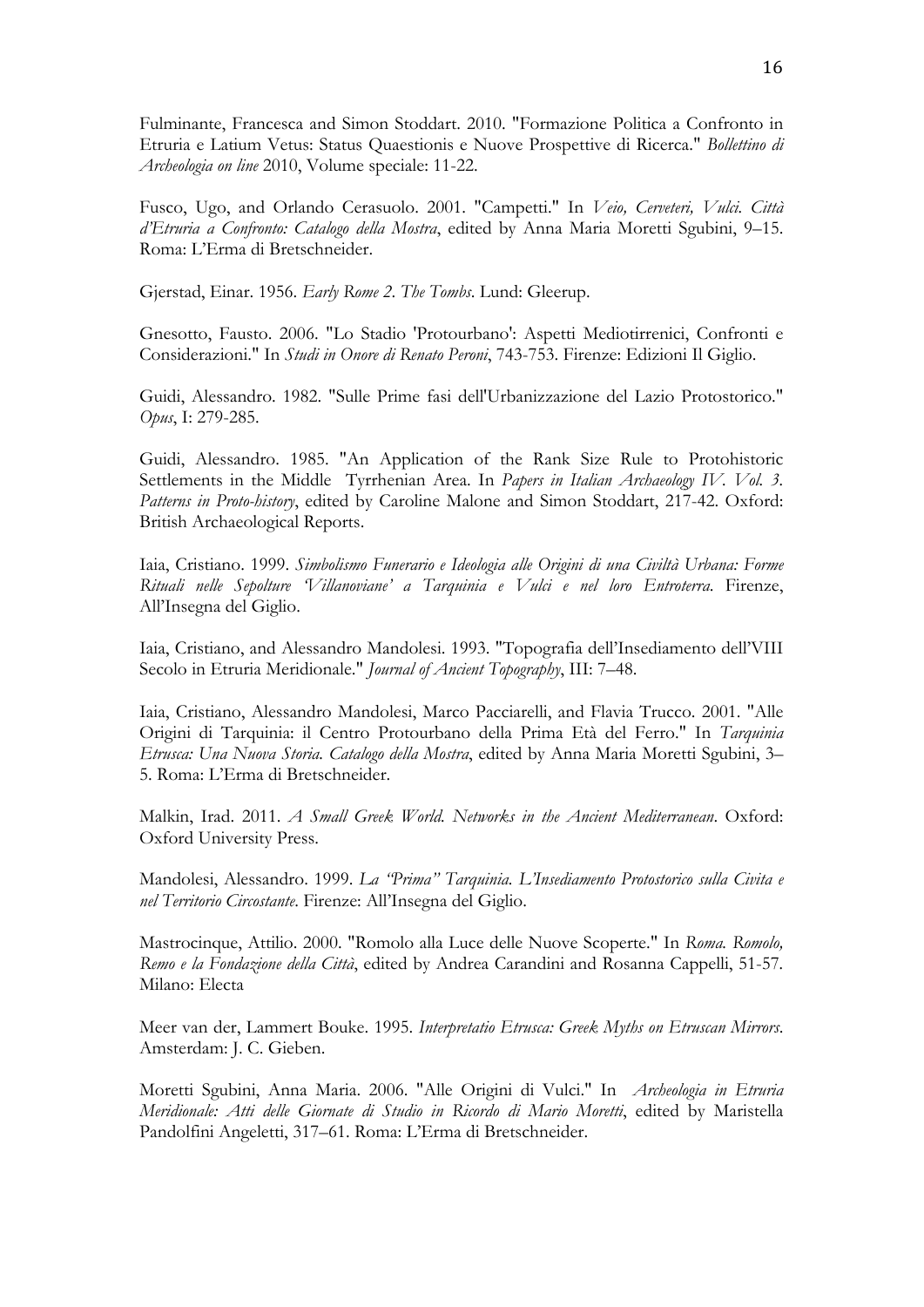Moretti Sgubini, Anna Maria. 2008. "Le mura di Vulci: un Aggiornamento sullo Stato della Ricerca." In . (ed.) *La città Murata in Etruria: Atti del XXV Convegno di Studi Etruschi e Italici*, edited by Orazio Paoletti, 172–179. Pisa Roma: Fabrizio Serra Editore.

Müller-karpe, Hermann. 1959. *Vom Anfang Roms*. Heidelberg: F. H. Kerle.

Müller-karpe, Hermann. 1962. *Zur Stadtwerdung Roms*. Heidelberg: F. H. Kerle.

Pacciarelli, Marco. 1991a. "Ricerche Topografiche a Vulci: Dati e Problemi Relativi all'Origine delle Città Medio-Tirreniche." *Studi Etruschi*, LVI: 11–48.

Pacciarelli, Marco. 1991b. "Territorio, Insediamento, Comunità in Etruria Meridionale agli Esordi del Processo di Urbanizzazione. *Scienze dell'Antichità*, 5: 162– 232.

Pacciarelli, Marco. 1994. "Sviluppi verso l'Urbanizzazione nell'Italia Tirrenica Protostorica." In *La Presenza Etrusca in Campania Meridionale: Atti del Convegno*, edited by Patrizia Gastaldi Guglielmo Maetzke, 227–53. Firenze: L. S. Olschki Editore.

Pacciarelli, Marco. 2001. *Dal Villaggio alla Città. La Svolta Protourbana del 1000 a.C. nell'Italia Tirrenica*, 2nd ed. Firenze: All'Insegna del Giglio.

Pallottino, Massimo. 1960. "Le Origini di Roma." *Archeologia Classica*, XII: 1-36.

Pallottino, Massimo. 1979. "Uno Specchio di Tuscania e la Leggenda Etrusca di Tarchon." in *Saggi di Antichità. Documenti per la storia della civilta' etrusca*. vol. 2, edited by Massimo Pallottino, 679-709. Roma: Giorgio Bretschneider.

Peroni, Renato. 1969. "Per uno Studio dell'Economia di Scambio in Italia nel Quadro dell'Ambiente Culturale dei Secoli Intorno al Mille a.C." *Parola del Passato*, XXIV: 134- 160.

Peroni, Renato. 1983. "Contributi." *Opus*, 2: 435-437.

Potter, Tim. 1979. *The Changing Landscape of South Etruria*. London: Elek.

Roos, Paavo, and Örjan Wikander, eds. 1986. *Architettura Etrusca nel Viterbese: Ricerche Svedesi a San Giovenale e Acquarossa, 1956–1986*. Roma: De Luca.

Rendeli, Marco. 1990. ""Muratori, ho Fretta di Erigere Questa Casa" (Ant. Pal. 14. 136). Concorrenza tra Formazioni Urbane dell'Italia Centrale Tirrenica nella Costruzione di Edifici di Culto Arcaici." *Rivista dell'Istituto nazionale d'archeologia e storia dell'arte*, III serie anno XI 1988: 49-68.

Rendeli, Marco.1991. "Sulla Nascita delle Comunità Urbane in Etruria Meridionale." *Annali dell'Istituto Orientale di Napoli: Archeologia e Storia Antica,* 13: 9-45.

Riva, Corinna. 2010. *The Urbanization of Etruria: Funerary Practices and social Change, 700-600 BC*. Cambridge: Cambridge University Press.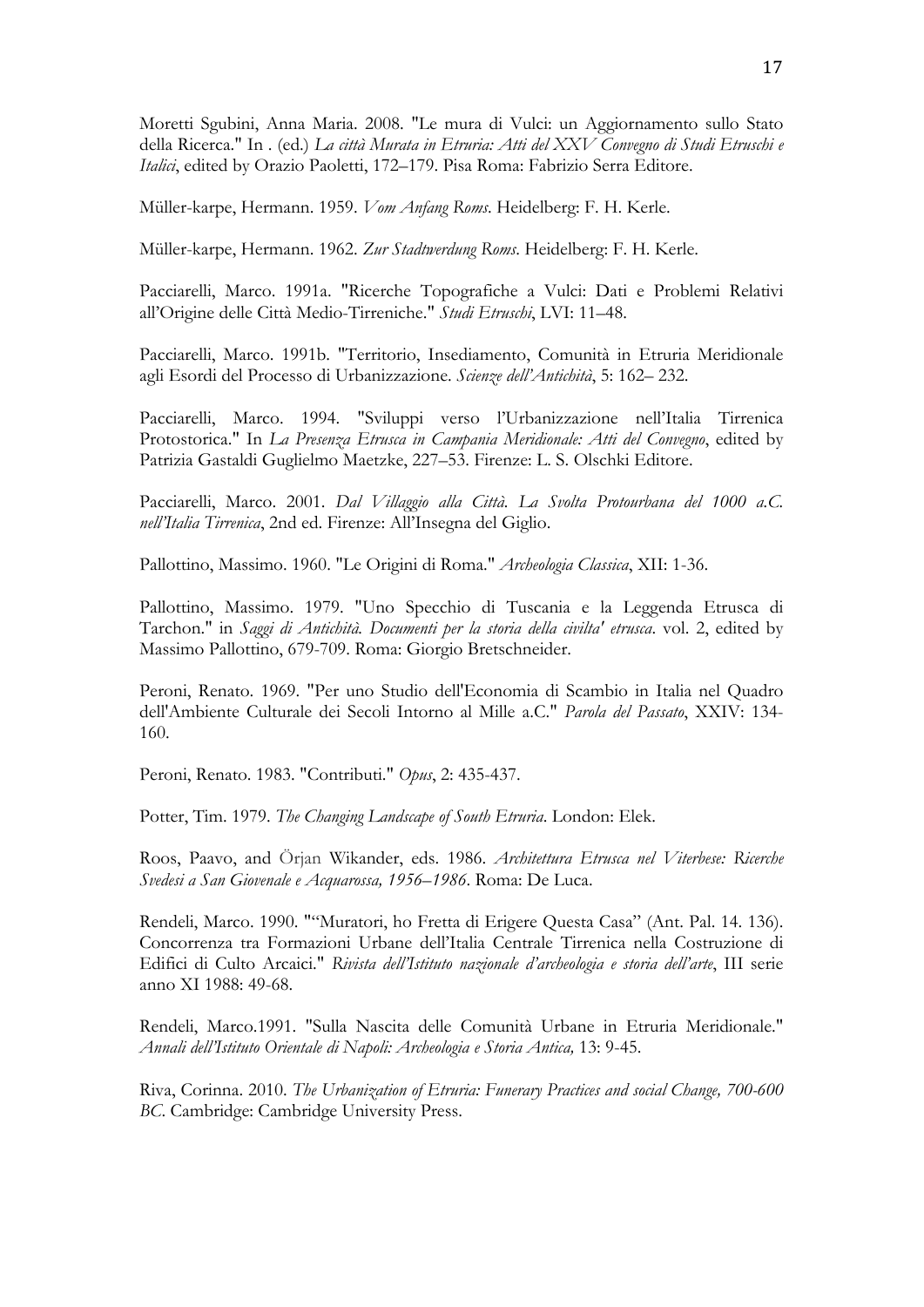Riva, Corinna. in press. Connectivity Beyond the Urban Community in Central Italy." In *Cambridge Handbook of the Mediterranean World in the Bronze-Iron Ages*. edited by Bernard Knapp andPeter van Dommelen. Cambridge: Cambridge University Press.

Scheid, John. 2003. *An Introduction to Roman Religion*. Translated by J. Lloyd. Edinburgh: Edinburgh University Press.

Sgubini Moretti, Anna Maria, ed. 2005. *Dinamiche di sviluppo delle città nell'Etruria meridionale. Veio, Caere, Tarquinia, Vulci: Atti del XXII Convegno di Studi Etruschi ed Italici*. Pisa: Istituti Editoriali e Poligrafici Internazionali.

Smith, Christopher. 2011. "Thinking about Kings." *Bulletin of the Institute of Classical Studies*, 54.2: 21-42.

Snodgrass, Anthony. 1986. "Interaction by Design: the Greek City-state. In *Peer Polity Interaction and Sociopolitical Change*, edited by Colin Renfew and John Cherry, 47-58. Cambridge: Cambridge University Press.

Steingraber, Stephan. 2001. "The Process of Urbanization of Etruscan Settlements from the Late Villanovan to the Late Archaic Period (End of the Eighth to the Beginning of the Fifth Century B.C.): Presentation of a Project and Preliminary Results." *Etruscan Studies*, 8, Article 1.

Torelli, Mario. 2011. *La Forza della Tradizione. Etruria e Roma: Continuità e Discontinuità agli Albori della Storia.* Milano: Longanesi.

Tuck, Anthony. 2012. "The Performance of Death: Monumentality, Burial Practice, and Community Identity in Central Italy's Urbanizing Period." In (eds) *Monumentality in Etruscan and early Roman architecture. Ideology and innovation*, edited by Michael Thomas and Gretchen Meyers, 41-60. Austin: University of Texas Press.

Vanzetti, Alessandro. 2007-2008. "Appunti per l'Indagine sulle Deposizioni Umane in Abitato durante la Protostoria Europea." *Scienze dell'Antichità*,14/2: 745-769.

Vitali, Daniele. 2001. "La Scoperta e i Primi Scavi dell'Acropoli." In *L'acropoli della città di Marzabotto*, edited by Daniele Vitali, Anna Maria Brizzolara, and Enzo Lipppolis, 11-92. Imola: University Press Bologna.

Ward-Perkins, John. 1959. "Excavations beside the Nort-West Gate at *Veii*, 1957-58." *Papers of the British School at Rome*, 27: 38-79.

Ward-Perkins, John. 1961. "*Veii*. The Historical Topography of the Ancient City." *Papers of the British School at Rome* 29.

Suggestions for further reading:

Bonghi Jovino, Anna Maria. 2010. "The Tarquinia Project: a Summary of 25 Years of Excavation." *American Journal of Archaeology*, 114.1: 161-180. Provides the latest detailed summary of the remarkable finds from the Tarquinia Project and the excavation campaigns on the settlement of Tarquinia by the University of Milano.